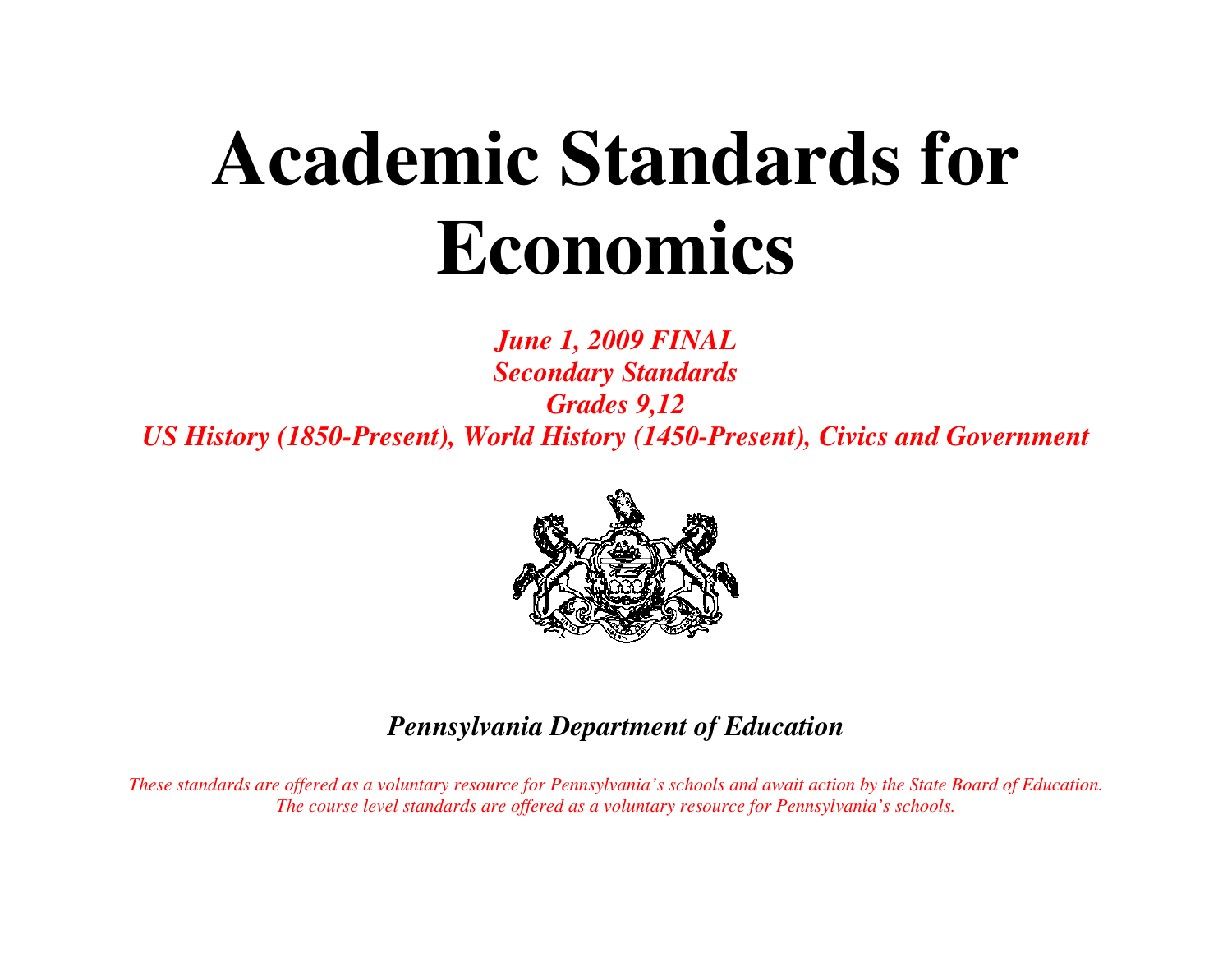#### **XVI. TABLE OF CONTENTS**

| Introduction                                    |     |  |  |
|-------------------------------------------------|-----|--|--|
| THE ACADEMIC STANDARDS                          |     |  |  |
|                                                 |     |  |  |
| A. Scarcity and Choice                          | 6.1 |  |  |
| <b>B.</b> Limited Resources                     |     |  |  |
| C. Opportunity Costs                            |     |  |  |
| D. Incentives and Choice                        |     |  |  |
|                                                 | 6.2 |  |  |
| A. Goods and Services                           |     |  |  |
| <b>B.</b> Market Competition                    |     |  |  |
| C. Advertising and Media                        |     |  |  |
| D. Price Determination                          |     |  |  |
| E. Economic Health                              |     |  |  |
| F. Private Economic Institutions                |     |  |  |
| G. Economic Systems                             |     |  |  |
|                                                 | 6.3 |  |  |
| A. Goods and Services                           |     |  |  |
| <b>B.</b> Government Involvement in the Economy |     |  |  |
| C. Taxation                                     |     |  |  |
| D. Government's Role in International Trade     |     |  |  |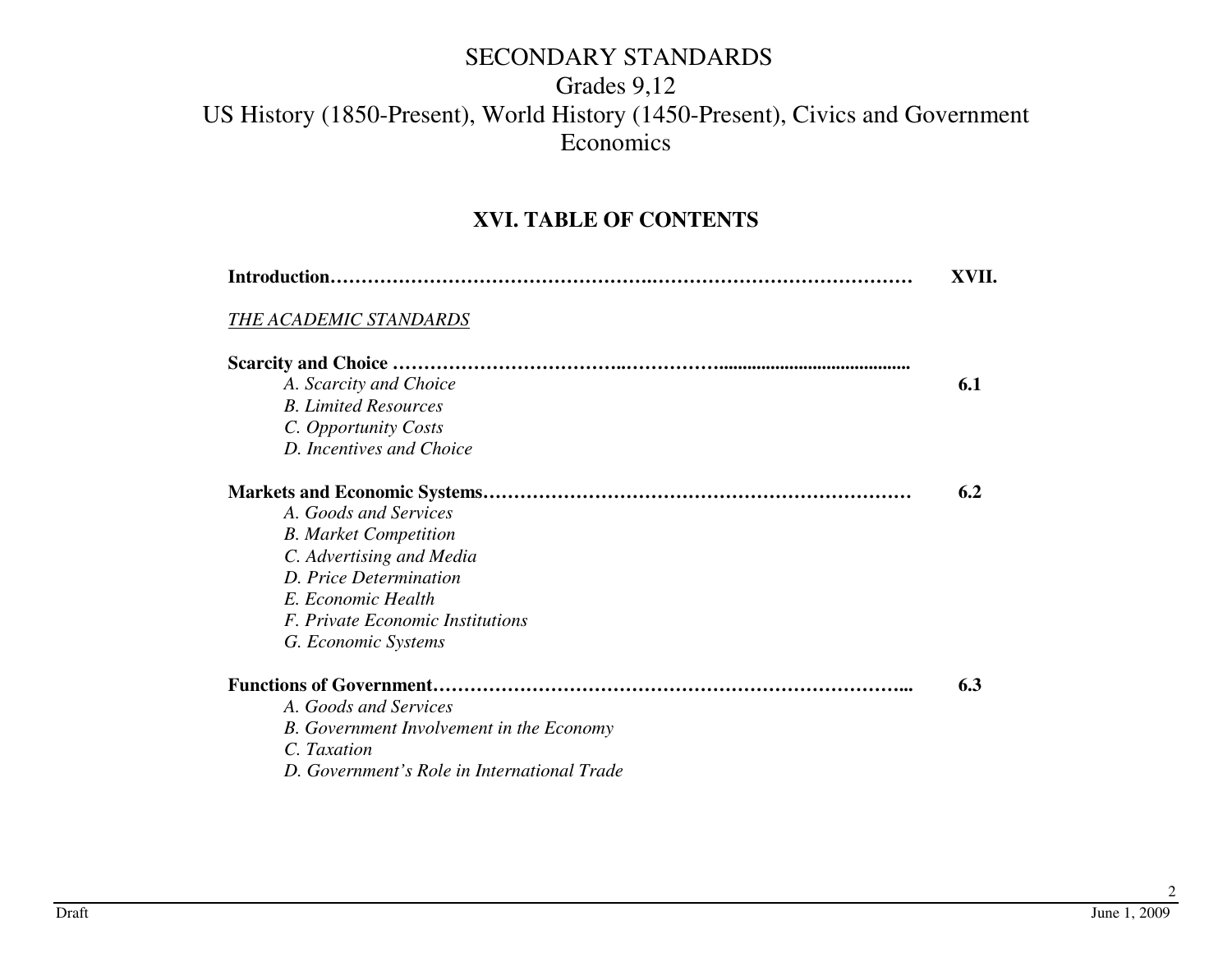## Grades 9,12

#### US History (1850-Present), World History (1450-Present), Civics and Government **Economics**

|                                                                | 6.4.   |
|----------------------------------------------------------------|--------|
| A. Specialization                                              |        |
| <b>B.</b> Trade                                                |        |
| C. Multinational Corporations and Non-Government Organizations |        |
| D. Factors Contributing to Economic Interdependence            |        |
|                                                                | 6.5.   |
| A. Factors Influencing Wages                                   |        |
| <b>B.</b> Labor Productivity                                   |        |
| C. Types of Businesses                                         |        |
| D. Profits and Losses                                          |        |
| E. Distribution of Wealth                                      |        |
| F. Entrepreneurship                                            |        |
| G. Costs and Benefits of Saving                                |        |
| H. Interest Rates                                              |        |
|                                                                |        |
|                                                                | XVIII. |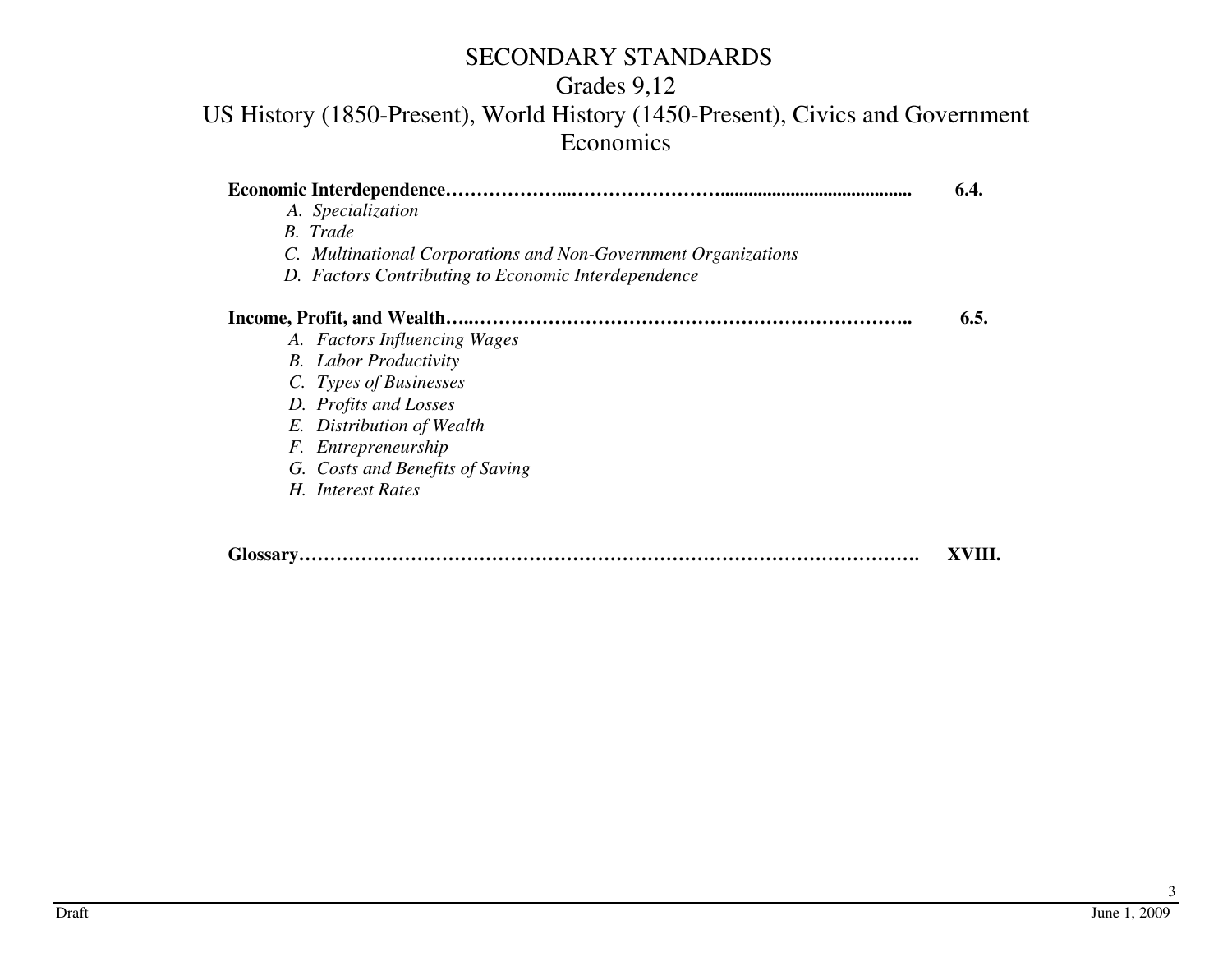This document includes Academic Standards for Economics that describe what students should know and be able to do in four areas:

- ◊ 6.1. Scarcity and Choice
- ◊ 6.2. Markets and Economic Systems
- ◊ 6.3. Functions of Government
- ◊ 6.4. Economic Interdependence
- ◊ 6.5. Income, Profit, and Wealth

The Economic Standards describe what students should know and be able to do from third through twelfth grade. They reflect the increasing complexity and sophistication that students are expected to achieve as they progress through school. The document attempts to avoid repetition and to show a progression across grade levels. Topics and concepts in Economics directly relate to Environment and Ecology Standard (4.2) and Geography Standard (7.3). In addition, economic topics can be found in Career and Work Standard (13.2, 13.3, and 13.4). As a social science, Economics Standards should be integrated with related Civics and Government, Geography and History Standards to create an interdisciplinary view of the world.

Economics is concerned with the behavior of individuals and institutions engaged in the production, exchange and consumption of goods and services. As technology helps to reshape the economy, knowledge of how the world works is critical. People entering the workforce cannot function effectively without a basic knowledge how scarcity and choice affect the allocation of resources, how markets establish prices and the global nature of economic interdependence. These standards are intended to provide direction in learning how economic activity impacts the forces of everyday life.

The Academic Standards for Economics consist of four standard categories (designated as 6.1, 6.2, 6.3, and 6.4). Each category has a number of standard statements designated by a capital letter. The standard statements represent essential strands that reflect increased rigor across grade levels.These standard statements identify broad topics; the choice of specific content is a local decision as is the method of instruction.

Economics, along with Civics and Government, Geography and History are identified as Social Studies in Chapter 4. This identification is consistent with citizenship education in Chapter 49 and Chapter 354. Based on these regulations, social studies/citizenship programs should include four sets of standards into curriculum and planned instruction.

A glossary is included to assist the reader in clarifying terminology contained in the standards.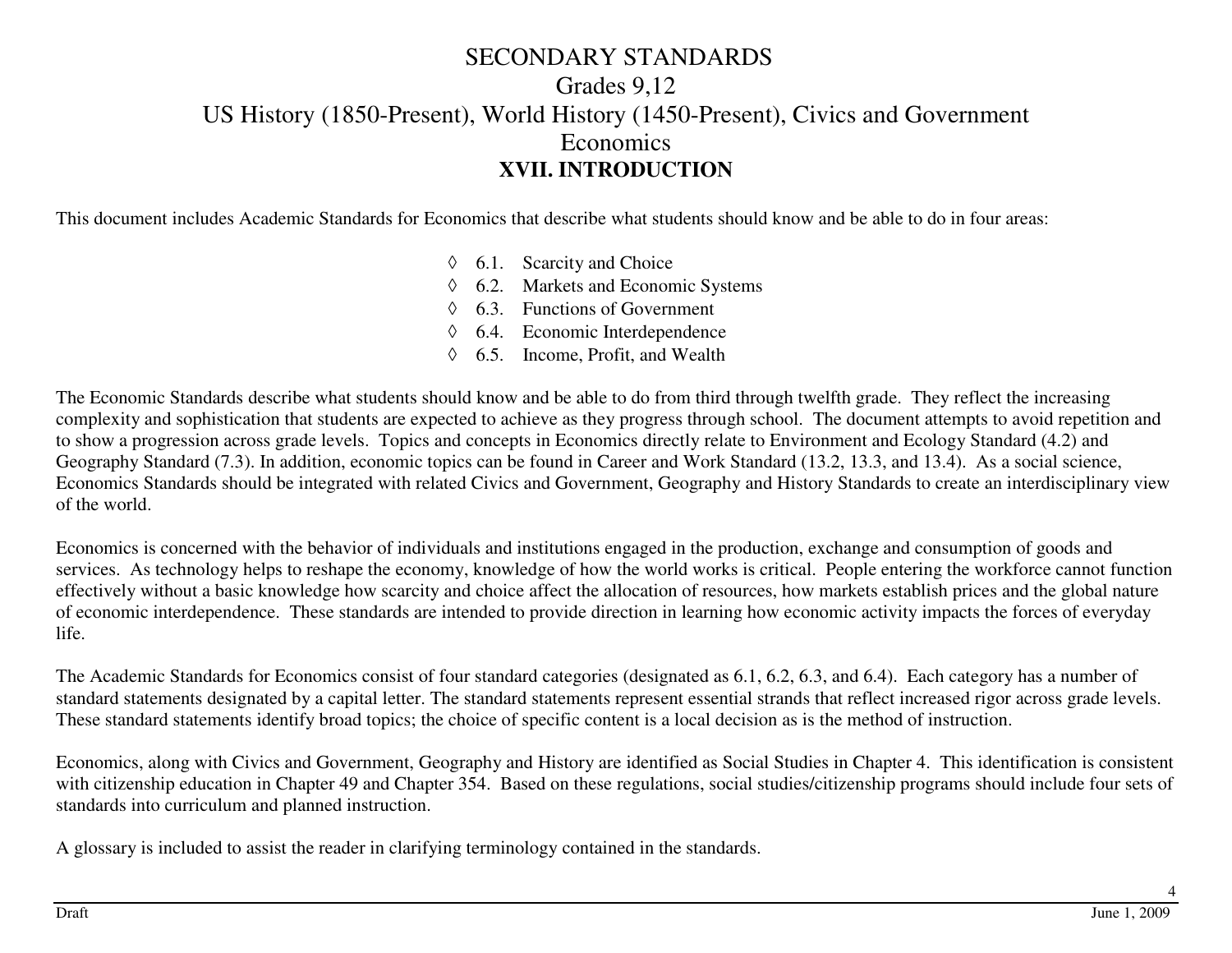## Grades 9,12

US History (1850-Present), World History (1450-Present), Civics and Government

Economics

|                           | <b>6.1. Scarcity and Choice</b>                                                                                                                                                                             |                                                                                                                                                                    |                                                                                                                                                         |                                                                                             |                                                                                                                                                                     |  |
|---------------------------|-------------------------------------------------------------------------------------------------------------------------------------------------------------------------------------------------------------|--------------------------------------------------------------------------------------------------------------------------------------------------------------------|---------------------------------------------------------------------------------------------------------------------------------------------------------|---------------------------------------------------------------------------------------------|---------------------------------------------------------------------------------------------------------------------------------------------------------------------|--|
|                           | <b>6.1.9. GRADE 9</b>                                                                                                                                                                                       | 6.1.U.<br><b>US HISTORY</b><br>1850-PRESENT                                                                                                                        | 6.1.W.<br><b>WORLD HISTORY</b><br>1450-PRESENT                                                                                                          | 6.1.C.<br><b>CIVICS &amp;</b><br><b>GOVERNMENT</b>                                          | 6.1.12. GRADE 12                                                                                                                                                    |  |
|                           |                                                                                                                                                                                                             |                                                                                                                                                                    | Pennsylvania's public schools shall teach, challenge and support every student to realize his or her maximum potential and to acquire the               |                                                                                             |                                                                                                                                                                     |  |
|                           | knowledge and skills needed to:                                                                                                                                                                             |                                                                                                                                                                    |                                                                                                                                                         |                                                                                             |                                                                                                                                                                     |  |
| Choice<br>and<br>Scarcity | 6.1.9.A.<br>Analyze how choices are<br>made because of scarcity.                                                                                                                                            | 6.1.U.A.<br>Analyze how choices are<br>made because of scarcity.                                                                                                   | 6.1.W.A.<br>Analyze how choices are<br>made because of scarcity.                                                                                        | 6.1.C.A.<br>Predict the long-term<br>consequences of decisions<br>made because of scarcity. | $6.1.12.\overline{A}$ .<br>Predict the long-term<br>consequences of decisions<br>made because of scarcity.                                                          |  |
| <b>Limited Resources</b>  | 6.1.9.B.<br>Identify the origin of<br>resources and analyze the<br>impact on the production of<br>goods and services.<br>Analyze how unlimited<br>wants and limited<br>resources affect decision<br>making. | 6.1.U.B.<br>Analyze how conflict and<br>cooperation among groups<br>and organizations have<br>impaced the control of<br>limited resources in the<br>United States. | 6.1.W.B.<br>Analyze how conflict and<br>cooperation among groups and<br>organizations have impaced<br>the control of limited<br>resources in the world. | 6.1.C.B.<br>Evaluate the economic<br>reasoning behind a choice.                             | 6.1.1.12.B.<br>Evaluate the economic<br>reasoning behind a choice.<br>Evaluate effective allocation<br>of resources for the<br>production of goods and<br>services. |  |
| <b>Opportunity Costs</b>  | 6.1.9.C.<br>Explain the opportunity<br>cost associated with<br>government policies.                                                                                                                         | $6.1$ .U.C.<br>Analyze the opportunity<br>cost of decisions made by<br>individuals, businesses,<br>communities, and nations.                                       | 6.1.W.C.<br>Analyze the opportunity<br>cost of decisions made by<br>individuals, businesses,<br>communities, and nations.                               | 6.1.C.C.<br>Explain the opportunity cost<br>associated with government<br>policies.         | 6.1.12.C.<br>Analyze the opportunity cost<br>of decisions made by<br>individuals, businesses,<br>communities, and nations.                                          |  |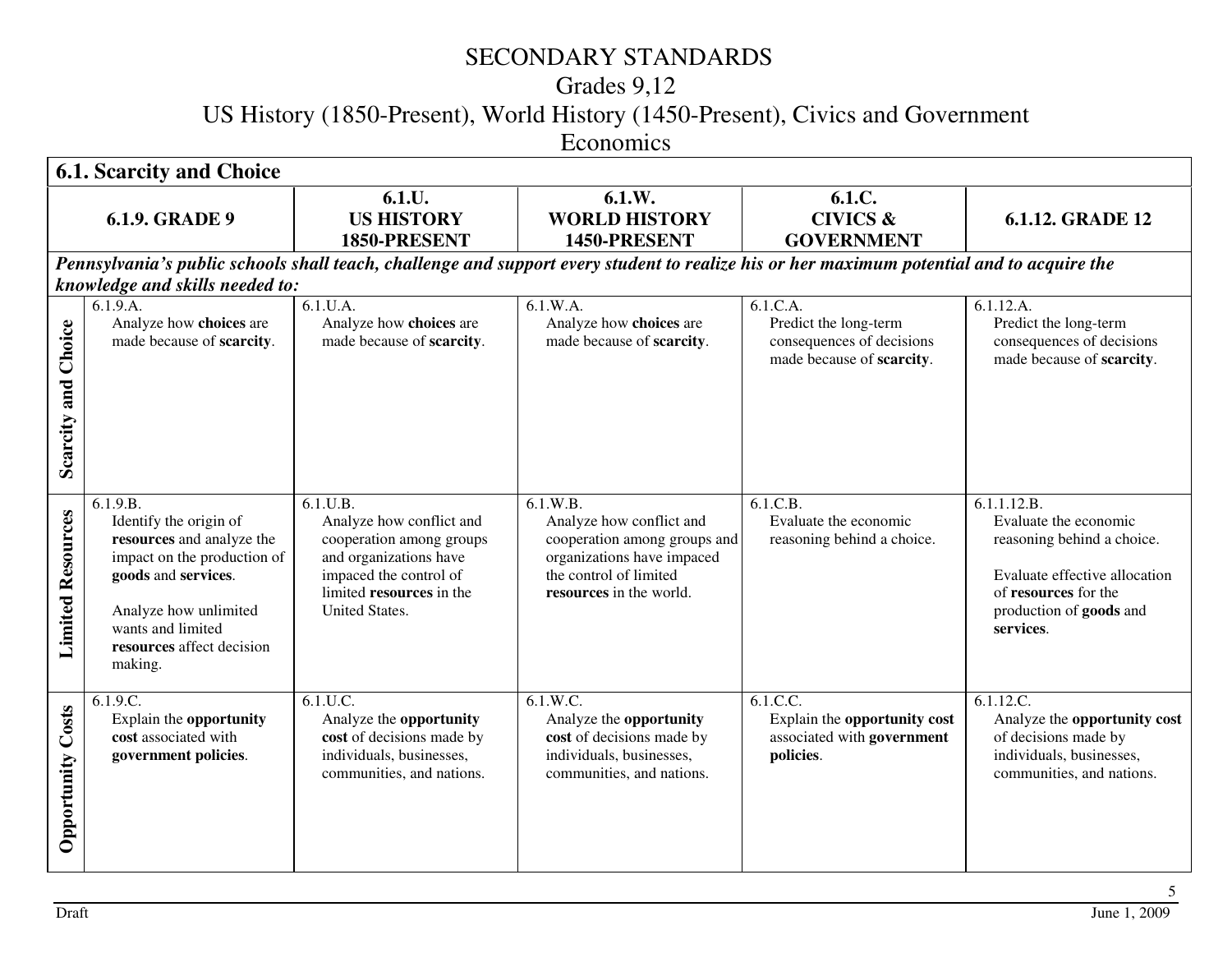#### Grades 9,12

US History (1850-Present), World History (1450-Present), Civics and Government

Economics

|                             | <b>6.1. Scarcity and Choice</b>                                                                        |                                                                                                                                           |                                                |                                                    |                                                                                                                                              |  |  |
|-----------------------------|--------------------------------------------------------------------------------------------------------|-------------------------------------------------------------------------------------------------------------------------------------------|------------------------------------------------|----------------------------------------------------|----------------------------------------------------------------------------------------------------------------------------------------------|--|--|
|                             | <b>6.1.9. GRADE 9</b>                                                                                  | 6.1.U.<br><b>US HISTORY</b><br>1850-PRESENT                                                                                               | 6.1.W.<br><b>WORLD HISTORY</b><br>1450-PRESENT | 6.1.C.<br><b>CIVICS &amp;</b><br><b>GOVERNMENT</b> | <b>6.1.12. GRADE 12</b>                                                                                                                      |  |  |
|                             |                                                                                                        | Pennsylvania's public schools shall teach, challenge and support every student to realize his or her maximum potential and to acquire the |                                                |                                                    |                                                                                                                                              |  |  |
|                             | knowledge and skills needed to:                                                                        |                                                                                                                                           |                                                |                                                    |                                                                                                                                              |  |  |
| Choice<br>and<br>Incentives | 6.1.9.D.<br>Explain how incentives<br>cause people to change<br>their behavior in<br>predictable ways. | 6.1.U.D.<br><b>Intentionally Blank</b>                                                                                                    | 6.1.W.D.<br><b>Intentionally Blank</b>         | 6.1.C.D.<br><b>Intentionally Blank</b>             | 6.1.12.D.<br>Predict how changes in<br>incentives may affect the<br>choices made by individuals,<br>businesses, communities, and<br>nations. |  |  |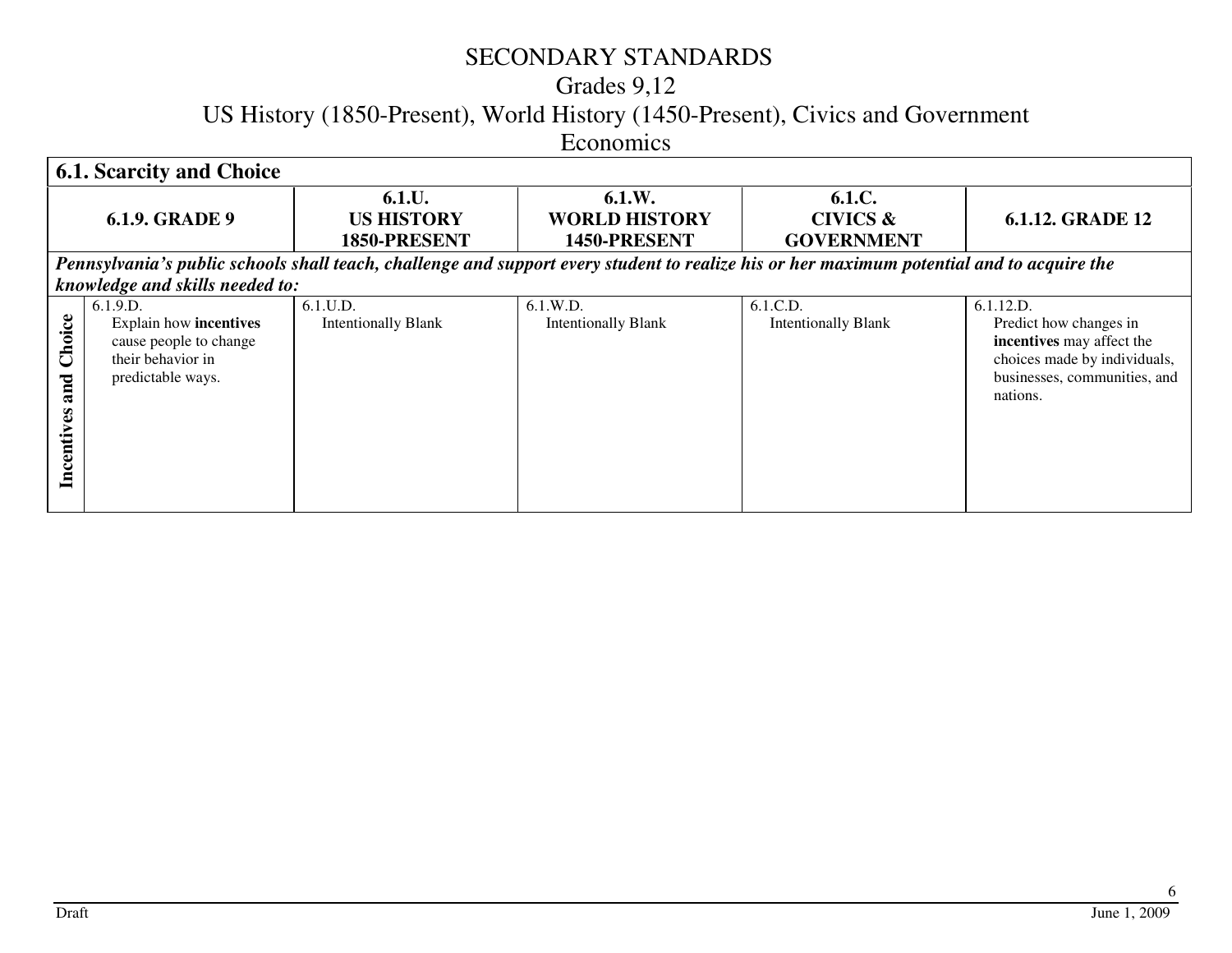## Grades 9,12

US History (1850-Present), World History (1450-Present), Civics and Government

Economics

|                          | <b>6.2. Markets and Economic Systems</b>                                                   |                                                                                   |                                                                                                                                           |                                                                                   |                                                                                                           |  |
|--------------------------|--------------------------------------------------------------------------------------------|-----------------------------------------------------------------------------------|-------------------------------------------------------------------------------------------------------------------------------------------|-----------------------------------------------------------------------------------|-----------------------------------------------------------------------------------------------------------|--|
|                          | <b>6.2.9. GRADE 9</b>                                                                      | 6.2.U.<br><b>US HISTORY</b><br>1850-PRESENT                                       | 6.2.W.<br><b>WORLD HISTORY</b><br>1450-PRESENT                                                                                            | 6.2.C.<br><b>CIVICS &amp;</b><br><b>GOVERNMENT</b>                                | 6.2.12. GRADE 12                                                                                          |  |
|                          |                                                                                            |                                                                                   | Pennsylvania's public schools shall teach, challenge and support every student to realize his or her maximum potential and to acquire the |                                                                                   |                                                                                                           |  |
|                          | knowledge and skills needed to:                                                            |                                                                                   |                                                                                                                                           |                                                                                   |                                                                                                           |  |
| Services<br>and<br>Goods | 6.2.9.A.<br>Analyze the flow of goods<br>and services in the national<br>economy.          | 6.2.U.A.<br>Analyze the flow of goods<br>and services in the national<br>economy. | 6.2.W.A.<br>Evaluate the flow of goods<br>and services in an<br>international economy.                                                    | 6.2.C.A.<br>Analyze the flow of goods<br>and services in the national<br>economy. | 6.2.12.A.<br>Evaluate the flow of goods and<br>services in an international<br>economy.                   |  |
| Market Competition       | 6.2.9.B.<br><b>Explain how competition</b><br>between buyers and sellers<br>affects price. | 6.2.U.B.<br><b>Intentionally Blank</b>                                            | 6.2.W.B.<br><b>Intentionally Blank</b>                                                                                                    | 6.2.C.B.<br><b>Intentionally Blank</b>                                            | 6.2.12.B.<br>Analyze the effect of changes<br>in the level of <b>competition</b> in<br>different markets. |  |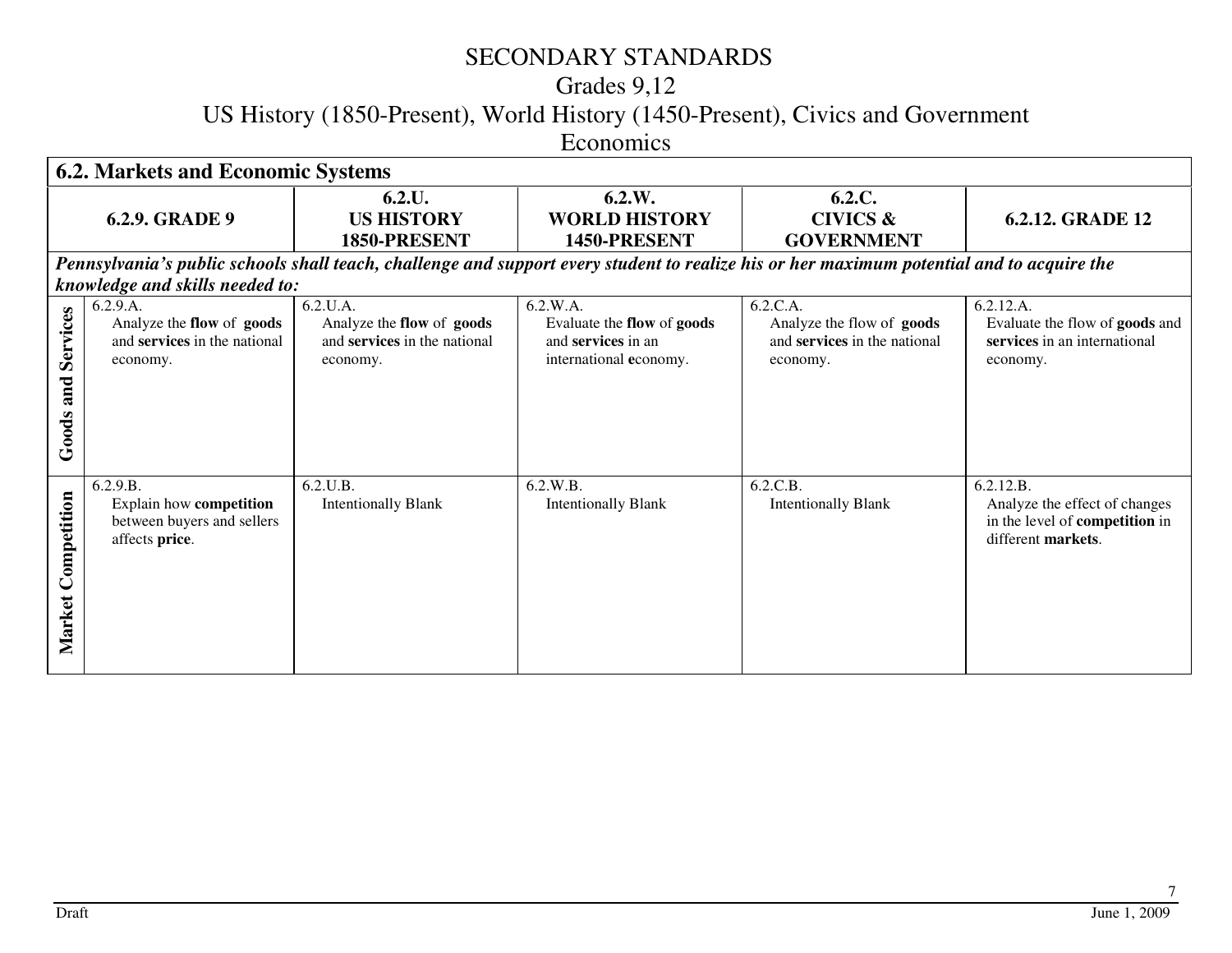## Grades 9,12

US History (1850-Present), World History (1450-Present), Civics and Government

Economics

|                              | <b>6.2. Markets and Economic Systems</b>                                                                                 |                                                                                                                                         |                                                                                                                                           |                                                              |                                                                                                                   |  |
|------------------------------|--------------------------------------------------------------------------------------------------------------------------|-----------------------------------------------------------------------------------------------------------------------------------------|-------------------------------------------------------------------------------------------------------------------------------------------|--------------------------------------------------------------|-------------------------------------------------------------------------------------------------------------------|--|
|                              | <b>6.2.9. GRADE 9</b>                                                                                                    | 6.2.U.<br><b>US HISTORY</b><br>1850-PRESENT                                                                                             | 6.2.W.<br><b>WORLD HISTORY</b><br>1450-PRESENT                                                                                            | 6.2.C.<br><b>CIVICS &amp;</b><br><b>GOVERNMENT</b>           | <b>6.2.12. GRADE 12</b>                                                                                           |  |
|                              |                                                                                                                          |                                                                                                                                         | Pennsylvania's public schools shall teach, challenge and support every student to realize his or her maximum potential and to acquire the |                                                              |                                                                                                                   |  |
| and Media<br>dvertising<br>⋖ | knowledge and skills needed to:<br>6.2.9.C.<br>Analyze how media affects<br>economic decisions.                          | 6.2.U.C.<br>Evaluate the impact of<br>advertising and media on<br>individual and group<br>behavior throughout United<br>States history. | 6.2.W.C.<br>Evaluate the impact of<br>advertising and media on<br>individual and group<br>behavior throughout world<br>history.           | 6.2.C.C.<br>Analyze how media affects<br>economic decisions. | 6.2.12.C.<br>Predict and evaluate how<br>media affects markets.                                                   |  |
| Price Determination          | 6.2.9.D.<br>Explain the laws of supply<br>and <b>demand</b> and how these<br>affect the prices of goods<br>and services. | 6.2.U.D.<br>Explain how the laws of<br>supply and demand<br>impacted individuals and<br>groups behavior over time.                      | 6.2.W.D.<br>Explain how the laws of<br>supply and demand<br>impacted individuals and<br>groups behavior over time.                        | 6.2.C.D.<br><b>Intentionally Blank</b>                       | 6.2.12.D.<br>Predict how changes in supply<br>and <b>demand</b> affect<br>equilibrium price and<br>quantity sold. |  |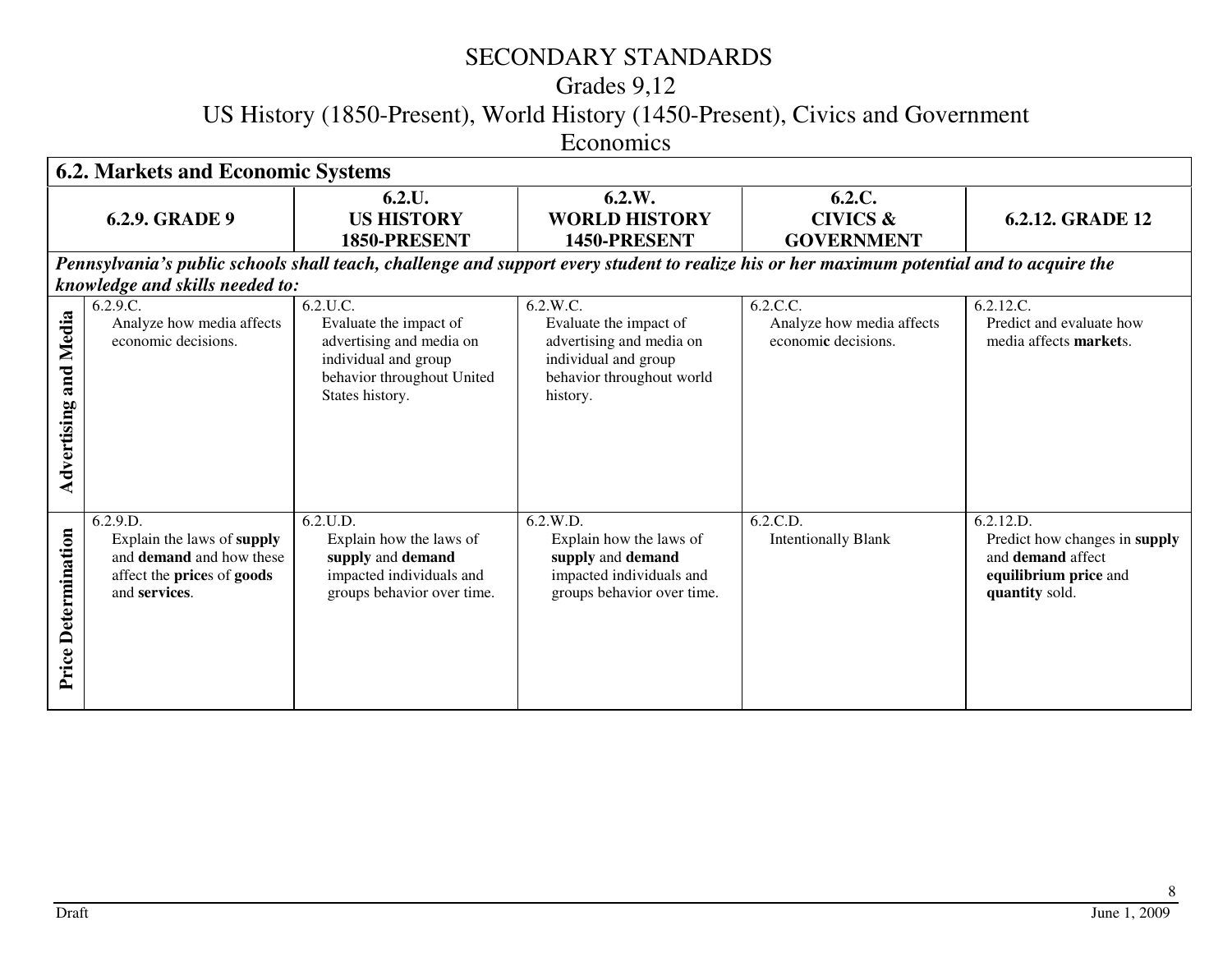## Grades 9,12

US History (1850-Present), World History (1450-Present), Civics and Government

Economics

|                               | <b>6.2. Markets and Economic Systems</b>                                                             |                                                                                                                                                                                                 |                                                                                                                                                                                                 |                                                                                                 |                                                                                                                                              |  |
|-------------------------------|------------------------------------------------------------------------------------------------------|-------------------------------------------------------------------------------------------------------------------------------------------------------------------------------------------------|-------------------------------------------------------------------------------------------------------------------------------------------------------------------------------------------------|-------------------------------------------------------------------------------------------------|----------------------------------------------------------------------------------------------------------------------------------------------|--|
|                               | <b>6.2.9. GRADE 9</b>                                                                                | 6.2.L.<br><b>US HISTORY</b><br>1850-PRESENT                                                                                                                                                     | 6.2.W.<br><b>WORLD HISTORY</b><br>1450-PRESENT                                                                                                                                                  | 6.2.C.<br><b>CIVICS &amp;</b><br><b>GOVERNMENT</b>                                              | <b>6.2.12. GRADE 12</b>                                                                                                                      |  |
|                               |                                                                                                      | Pennsylvania's public schools shall teach, challenge and support every student to realize his or her maximum potential and to acquire the                                                       |                                                                                                                                                                                                 |                                                                                                 |                                                                                                                                              |  |
|                               | knowledge and skills needed to:                                                                      |                                                                                                                                                                                                 |                                                                                                                                                                                                 |                                                                                                 |                                                                                                                                              |  |
| <b>Economic Health</b>        | 6.2.9.E.<br>Analyze the characteristics<br>of economic expansion,<br>recession, and depression.      | 6.2.U.E.<br>Analyze the impact of the<br>business cycle on idividual<br>and group behavior over<br>time.<br>Analyze the characteristics of<br>economic expansion,<br>recession, and depression. | 6.2.W.E.<br>Analyze the impact of the<br>business cycle on idividual<br>and group behavior over<br>time.<br>Analyze the characteristics of<br>economic expansion,<br>recession, and depression. | 6.2.C.E.<br>Analyze the characteristics of<br>economic expansion,<br>recession, and depression. | 6.2.12.E.<br>Evaluate the health of an<br>economy (local, regional,<br>national, global) using<br>economic indicators.                       |  |
| Private Economic Institutions | 6.2.9.F.<br>Analyze the functions of<br>private economic<br>institutions in the national<br>economy. | 6.2.U.F.<br>Analyze the impact of<br>private economic<br>institutions on individuals<br>and groups over time.                                                                                   | 6.2.W.F.<br>Analyze the impact of<br>private economic<br>institutions on individuals<br>and groups over time.<br>Standards 8.4.9.C.)                                                            | 6.2.C.F.<br><b>Intentionally Blank</b>                                                          | 6.2.12.F.<br>Evaluate the impact of<br>private economic<br>institutions on the individual,<br>the national and the<br>international economy. |  |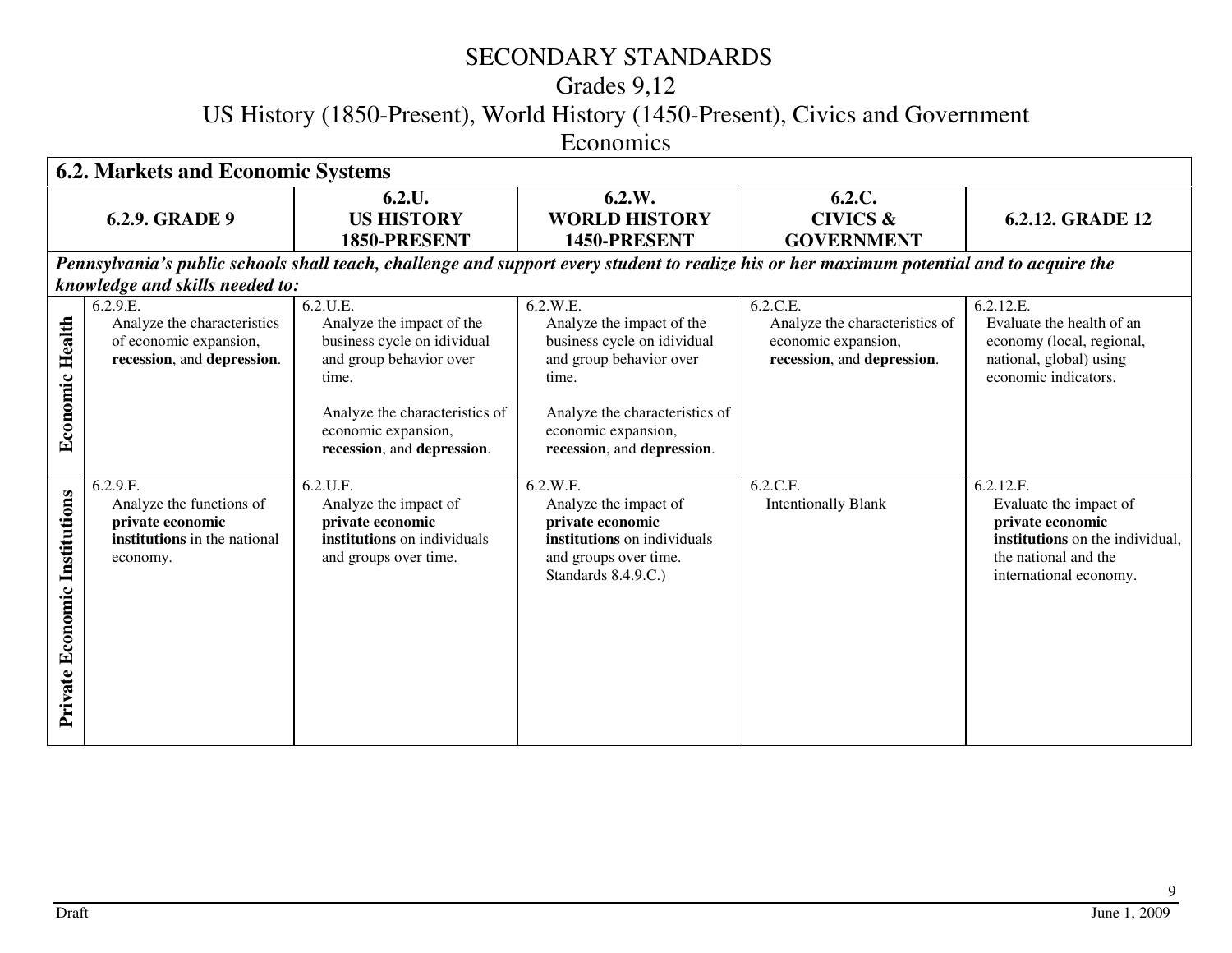#### Grades 9,12

US History (1850-Present), World History (1450-Present), Civics and Government

Economics

| <b>6.2. Markets and Economic Systems</b> |                                 |                                                                                                                                           |                              |                              |                           |  |
|------------------------------------------|---------------------------------|-------------------------------------------------------------------------------------------------------------------------------------------|------------------------------|------------------------------|---------------------------|--|
|                                          |                                 | 6.2.L.                                                                                                                                    | 6.2.W.                       | 6.2.C.                       |                           |  |
|                                          | <b>6.2.9. GRADE 9</b>           | <b>US HISTORY</b>                                                                                                                         | <b>WORLD HISTORY</b>         | <b>CIVICS &amp;</b>          | <b>6.2.12. GRADE 12</b>   |  |
|                                          |                                 | 1850-PRESENT                                                                                                                              | 1450-PRESENT                 | <b>GOVERNMENT</b>            |                           |  |
|                                          |                                 | Pennsylvania's public schools shall teach, challenge and support every student to realize his or her maximum potential and to acquire the |                              |                              |                           |  |
|                                          | knowledge and skills needed to: |                                                                                                                                           |                              |                              |                           |  |
|                                          | 6.2.9.G.                        | 6.2.U.G.                                                                                                                                  | 6.2.W.G.                     | 6.2.C.G.                     | 6.2.12.G.                 |  |
| <b>Systems</b>                           | Compare and contrast            | Compare and contrast various                                                                                                              | Compare and contrast various | Compare and contrast various | Evaluate various economic |  |
|                                          | various economic systems.       | economic systems.                                                                                                                         | economic systems.            | economic systems.            | systems.                  |  |
|                                          |                                 |                                                                                                                                           |                              |                              |                           |  |
|                                          |                                 |                                                                                                                                           |                              |                              |                           |  |
| Economic                                 |                                 |                                                                                                                                           |                              |                              |                           |  |
|                                          |                                 |                                                                                                                                           |                              |                              |                           |  |
|                                          |                                 |                                                                                                                                           |                              |                              |                           |  |
|                                          |                                 |                                                                                                                                           |                              |                              |                           |  |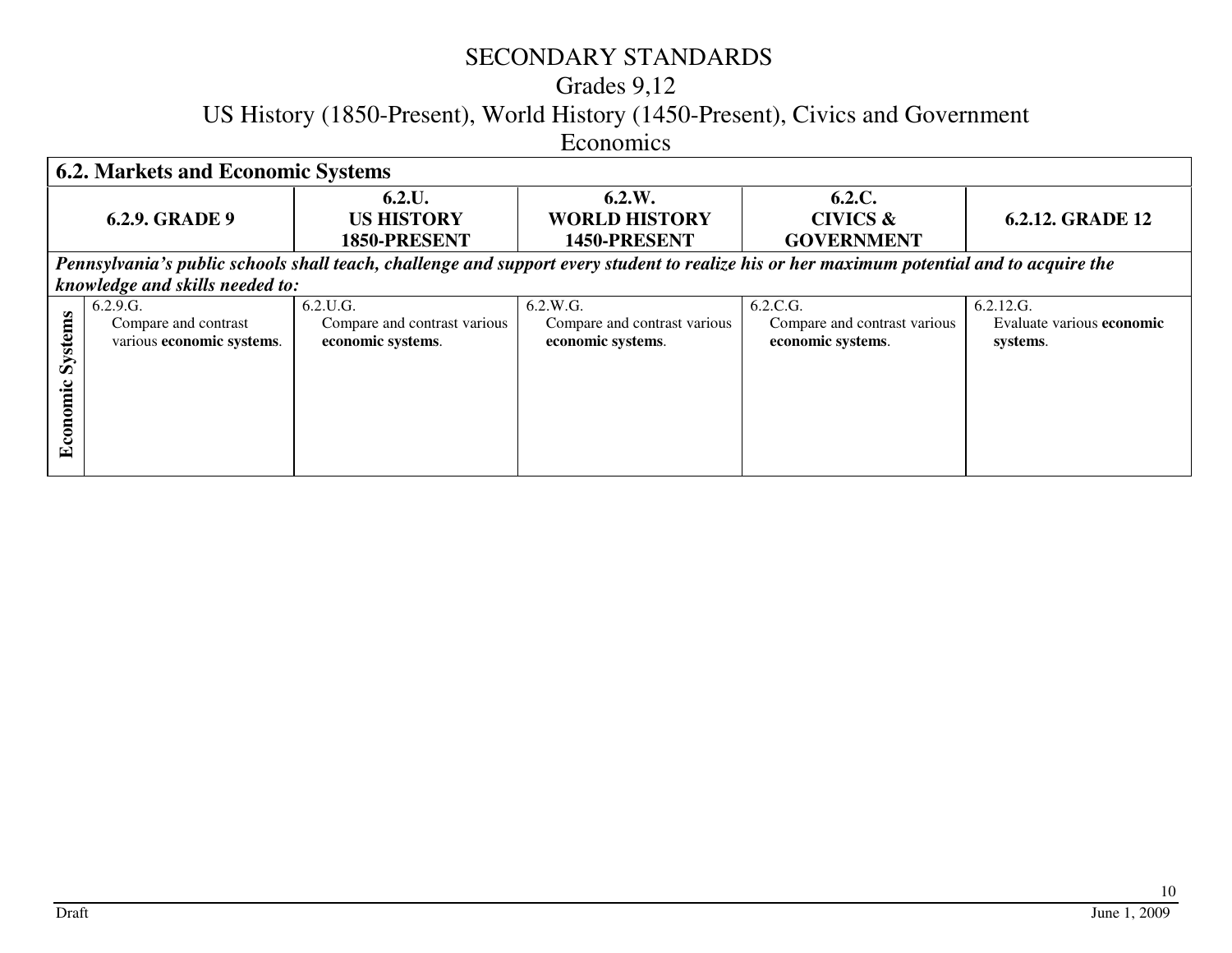## Grades 9,12

US History (1850-Present), World History (1450-Present), Civics and Government

Economics

|                                       | <b>6.3. Functions of Government</b>                                                                                    |                                                                                                                                                                                                                                                                                                              |                                                                                                                                                                                                                                                                                                                                          |                                                                                                                    |                                                                                                                     |  |
|---------------------------------------|------------------------------------------------------------------------------------------------------------------------|--------------------------------------------------------------------------------------------------------------------------------------------------------------------------------------------------------------------------------------------------------------------------------------------------------------|------------------------------------------------------------------------------------------------------------------------------------------------------------------------------------------------------------------------------------------------------------------------------------------------------------------------------------------|--------------------------------------------------------------------------------------------------------------------|---------------------------------------------------------------------------------------------------------------------|--|
|                                       | <b>6.3.9. GRADE 9</b>                                                                                                  | 6.3.U.<br><b>US HISTORY</b><br>1850-PRESENT                                                                                                                                                                                                                                                                  | 6.3.W.<br><b>WORLD HISTORY</b><br>1450-PRESENT                                                                                                                                                                                                                                                                                           | 6.3.C.<br><b>CIVICS &amp;</b><br><b>GOVERNMENT</b>                                                                 | 6.3.12. GRADE 12                                                                                                    |  |
|                                       | knowledge and skills needed to:                                                                                        | Pennsylvania's public schools shall teach, challenge and support every student to realize his or her maximum potential and to acquire the                                                                                                                                                                    |                                                                                                                                                                                                                                                                                                                                          |                                                                                                                    |                                                                                                                     |  |
| Services<br>Goods and                 | 6.3.9.A.<br>Analyze the process<br>through which government<br>provides public goods and<br>services.                  | 6.3.U.A.<br><b>Intentionally Blank</b>                                                                                                                                                                                                                                                                       | 6.3.W.A.<br><b>Intentionally Blank</b>                                                                                                                                                                                                                                                                                                   | 6.3.C.A.<br>Evaluate the costs and<br>benefits of government<br>decisions to provide public<br>goods and services. | 6.3.12.A.<br>Evaluate the costs and<br>benefits of government<br>decisions to provide public<br>goods and services. |  |
| Government Involvement in the Economy | 6.3.9.B.<br>Examine how and why the<br>government acts to regulate<br>and stabilize the state and<br>national economy. | 6.3.U.B.<br>Analyze how conflict and<br>cooperation among groups<br>and organizations have<br>impacted the growth and<br>development of the U.S.<br>• Ethnicity and Race<br>• Working conditions<br>• Immigration<br>• Military conflict<br>• Economic Stability<br>(Reference History Standards<br>8.3.9.D. | 6.3.W.B.<br>Analyze how conflict and<br>cooperation among groups<br>and organizations have<br>influenced the history and<br>development of the world.<br>• Ethnicity and Race<br>Working conditions<br>$\bullet$<br>• Immigration<br>Military conflict<br>$\bullet$<br>• Economic Stability<br>(Reference History Standards<br>8.3.9.D.) | 6.3.C.B.<br>Assess the government's role<br>in regulating and stabilizing<br>the state and national<br>economy.    | 6.3.12.B.<br>Assess the government's role<br>in regulating and stabilizing<br>the state and national<br>economy.    |  |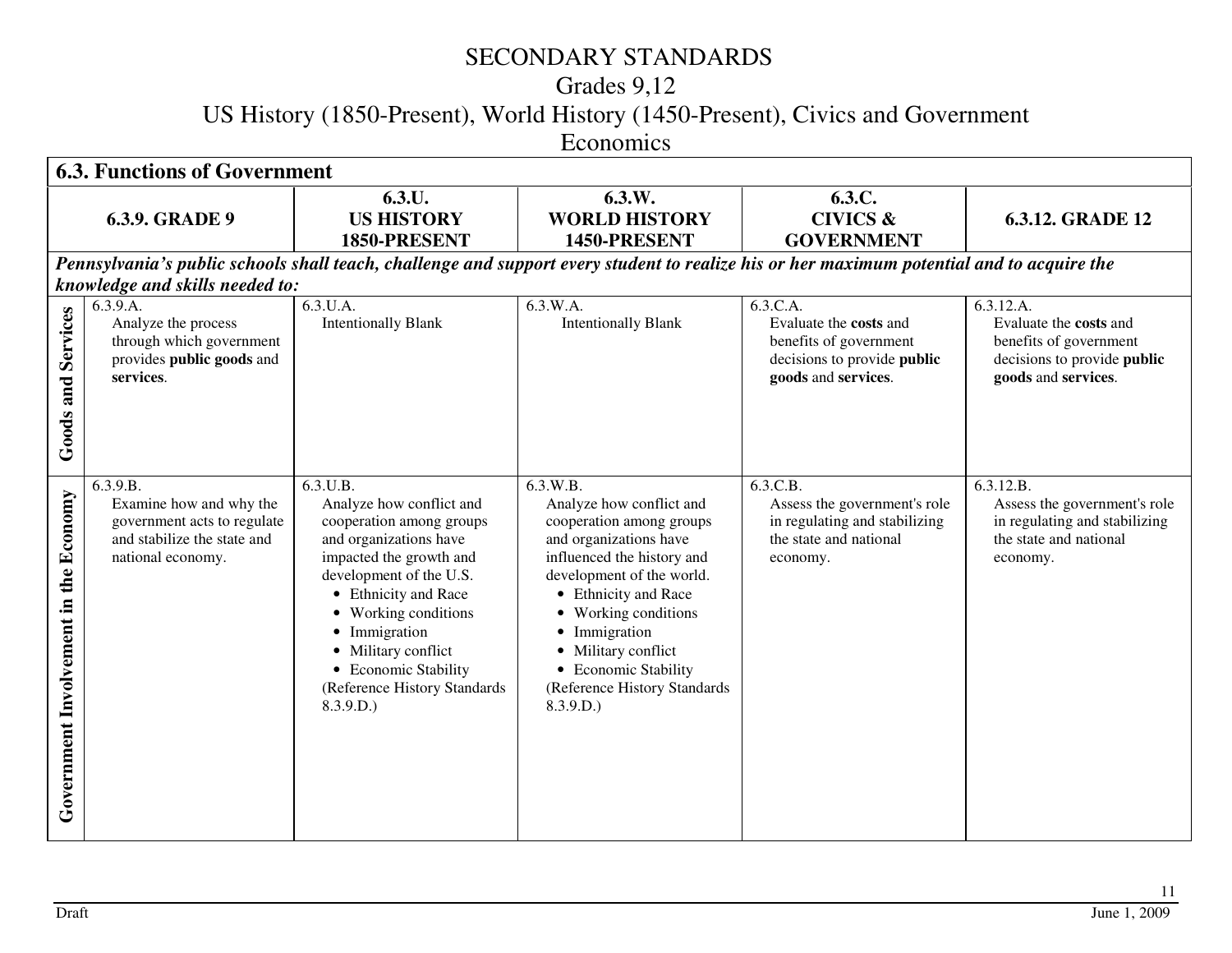## Grades 9,12

US History (1850-Present), World History (1450-Present), Civics and Government

Economics

|                                               | <b>6.3. Functions of Government</b>                                                                                          |                                                                                                                                                                                                                                                                                                             |                                                                                                                                                                                                                                                                                                                                                                      |                                                                                                                             |                                                                                                                              |  |
|-----------------------------------------------|------------------------------------------------------------------------------------------------------------------------------|-------------------------------------------------------------------------------------------------------------------------------------------------------------------------------------------------------------------------------------------------------------------------------------------------------------|----------------------------------------------------------------------------------------------------------------------------------------------------------------------------------------------------------------------------------------------------------------------------------------------------------------------------------------------------------------------|-----------------------------------------------------------------------------------------------------------------------------|------------------------------------------------------------------------------------------------------------------------------|--|
|                                               | <b>6.3.9. GRADE 9</b>                                                                                                        | 6.3.U.<br><b>US HISTORY</b><br>1850-PRESENT                                                                                                                                                                                                                                                                 | 6.3.W.<br><b>WORLD HISTORY</b><br>1450-PRESENT                                                                                                                                                                                                                                                                                                                       | 6.3.C.<br><b>CIVICS &amp;</b><br><b>GOVERNMENT</b>                                                                          | <b>6.3.12. GRADE 12</b>                                                                                                      |  |
|                                               |                                                                                                                              | Pennsylvania's public schools shall teach, challenge and support every student to realize his or her maximum potential and to acquire the                                                                                                                                                                   |                                                                                                                                                                                                                                                                                                                                                                      |                                                                                                                             |                                                                                                                              |  |
|                                               | knowledge and skills needed to:                                                                                              |                                                                                                                                                                                                                                                                                                             |                                                                                                                                                                                                                                                                                                                                                                      |                                                                                                                             |                                                                                                                              |  |
| Taxation                                      | $6.3.9.\overline{C}$ .<br>Compare and contrast the<br>taxation policies of the<br>local, state, and national<br>governments. | 6.3.U.C.<br>Compare and contrast the<br>taxation policies of the local,<br>state, and national<br>governments.                                                                                                                                                                                              | 6.3.W.C.<br><b>Intentionally Blank</b>                                                                                                                                                                                                                                                                                                                               | 6.3.C.C.<br>Evaluate the social, political,<br>and economic costs/benefits<br>of potential changes to<br>taxation policies. | 6.3.12.C.<br>Evaluate the social, political,<br>and economic costs/benefits<br>of potential changes to<br>taxation policies. |  |
| Trade<br>Role in International<br>Governments | 6.3.9.D.<br>Explain why governments<br>limit or promote<br>international trade.                                              | 6.3.U.D.<br>Analyze how conflict and<br>cooperation among groups<br>and organizations have<br>impacted the growth and<br>development of the US.<br>• Ethnicity and Race<br>• Working conditions<br>• Immigration<br>• Military conflict<br>• Economic Stability<br>(Reference History Standards<br>8.3.9.D. | 6.3.W.D.<br>Analyze how conflict and<br>cooperation among groups<br>and organizations have<br>influenced the history and<br>development of the world.<br>• Ethnicity and Race<br>Working conditions<br>$\bullet$<br>Immigration<br>$\bullet$<br>Military conflict<br>$\bullet$<br><b>Economic Stability</b><br>$\bullet$<br>(Reference History Standards<br>8.3.9.D. | 6.3.C.D.<br>Explain why governments<br>limit or promote international<br>trade.                                             | 6.3.12.D.<br>Evaluate the role that<br>governments play in<br>international <b>trade</b> .                                   |  |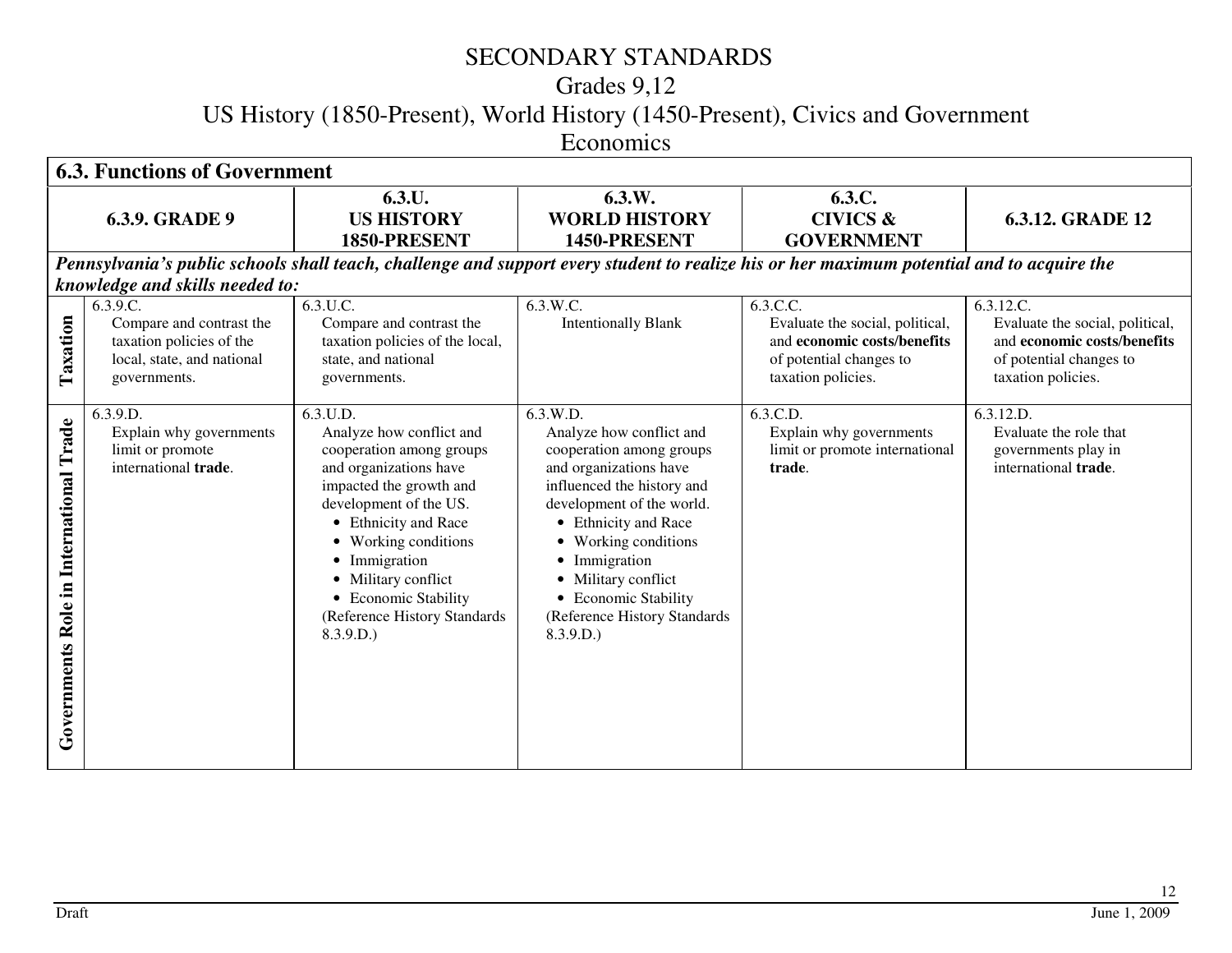#### Grades 9,12 US History (1850-Present), World History (1450-Present), Civics and Government Economics

|                       | 6.4. Economic Interdependence                                                                                               |                                                                                                                             |                                                                                                                             |                                                                                                                                           |                                                                                                              |  |
|-----------------------|-----------------------------------------------------------------------------------------------------------------------------|-----------------------------------------------------------------------------------------------------------------------------|-----------------------------------------------------------------------------------------------------------------------------|-------------------------------------------------------------------------------------------------------------------------------------------|--------------------------------------------------------------------------------------------------------------|--|
| <b>6.4.9. GRADE 9</b> |                                                                                                                             | 6.4.U.<br><b>US HISTORY</b><br>1850-PRESENT                                                                                 | 6.4.W.<br><b>WORLD HISTORY</b><br>1450-PRESENT                                                                              | 6.4.C.<br><b>CIVICS &amp;</b><br><b>GOVERNMENT</b>                                                                                        | <b>6.4.12. GRADE 12</b>                                                                                      |  |
|                       |                                                                                                                             |                                                                                                                             |                                                                                                                             | Pennsylvania's public schools shall teach, challenge and support every student to realize his or her maximum potential and to acquire the |                                                                                                              |  |
|                       | knowledge and skills needed to:                                                                                             |                                                                                                                             |                                                                                                                             |                                                                                                                                           |                                                                                                              |  |
| Specialization        | 6.4.9.A.<br>Explain how specialization<br>contributes to economic<br>interdepence on a national<br>and international level. | 6.4.U.A.<br>Explain how specialization<br>contributes to economic<br>interdepence on a national<br>and international level. | 6.4.W.A.<br>Explain how specialization<br>contributes to economic<br>interdepence on a national<br>and international level. | 6.4.C.A.<br>Explain how specialization<br>contributes to economic<br>interdepence on a national<br>and international level.               | 6.4.12.A.<br>Evaluate the comparative<br>advantage of nations in the<br>production of goods and<br>services. |  |
| Trade                 | 6.4.9.B.<br>Explain how trade<br>contributes to economic<br>interdependence.                                                | $6.4$ , U.B.<br><b>Intentionally Blank</b>                                                                                  | $6.4$ .W.B.<br>Explain how trade<br>contributes to economic<br>interdependence.                                             | 6.4.C.B.<br><b>Intentionally Blank</b>                                                                                                    | 6.4.12.B.<br>Assess the growth and impact<br>of international trade around<br>the world.                     |  |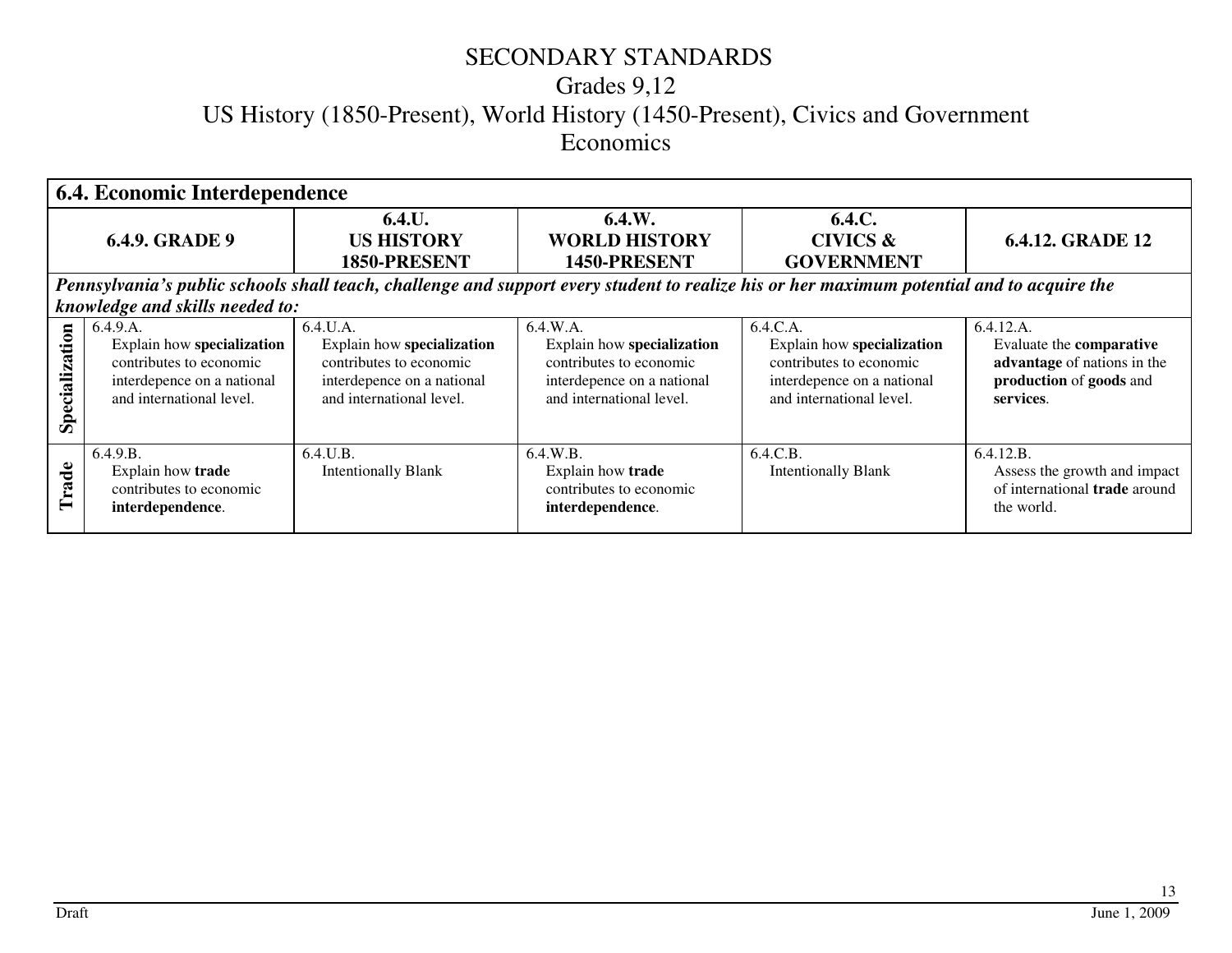## Grades 9,12

US History (1850-Present), World History (1450-Present), Civics and Government

Economics

|                                                   | 6.4. Economic Interdependence                                                                                                 |                                                                                                                                                                                              |                                                                                                                                                                                                            |                                                                                                                |                                                                                                                 |  |
|---------------------------------------------------|-------------------------------------------------------------------------------------------------------------------------------|----------------------------------------------------------------------------------------------------------------------------------------------------------------------------------------------|------------------------------------------------------------------------------------------------------------------------------------------------------------------------------------------------------------|----------------------------------------------------------------------------------------------------------------|-----------------------------------------------------------------------------------------------------------------|--|
|                                                   | <b>6.4.9. GRADE 9</b>                                                                                                         | 6.4.L.<br><b>US HISTORY</b><br>1850-PRESENT                                                                                                                                                  | 6.4.W.<br><b>WORLD HISTORY</b><br>1450-PRESENT                                                                                                                                                             | 6.4.C.<br><b>CIVICS &amp;</b><br><b>GOVERNMENT</b>                                                             | <b>6.4.12. GRADE 12</b>                                                                                         |  |
|                                                   |                                                                                                                               | Pennsylvania's public schools shall teach, challenge and support every student to realize his or her maximum potential and to acquire the                                                    |                                                                                                                                                                                                            |                                                                                                                |                                                                                                                 |  |
|                                                   | knowledge and skills needed to:                                                                                               |                                                                                                                                                                                              |                                                                                                                                                                                                            |                                                                                                                |                                                                                                                 |  |
| and Non-Government Organizations<br>Multinational | 6.4.9.C.<br>Explain the scope and<br>influence of multinational<br>corporations and other<br>non-government<br>organizations. | 6.4.U.C.<br>Compare the role groups and<br>individuals played in the<br>social, political, cultural, and<br>economic development of the<br>U.S.<br>(Reference History Standards<br>8.3.9.A.) | 6.4.W.C.<br>Compare the role groups and<br>individuals played in the<br>social, political, cultural, and<br>economic development<br>throughout world history.<br>(Reference History Standards<br>8.4.9.A.) | 6.4.C.C.<br>Evaluate the impact of<br>multinational corporations<br>and other non-government<br>organizations. | 6.4.12.C.<br>Evaluate the impact of<br>multinational corporations<br>and other non-government<br>organizations. |  |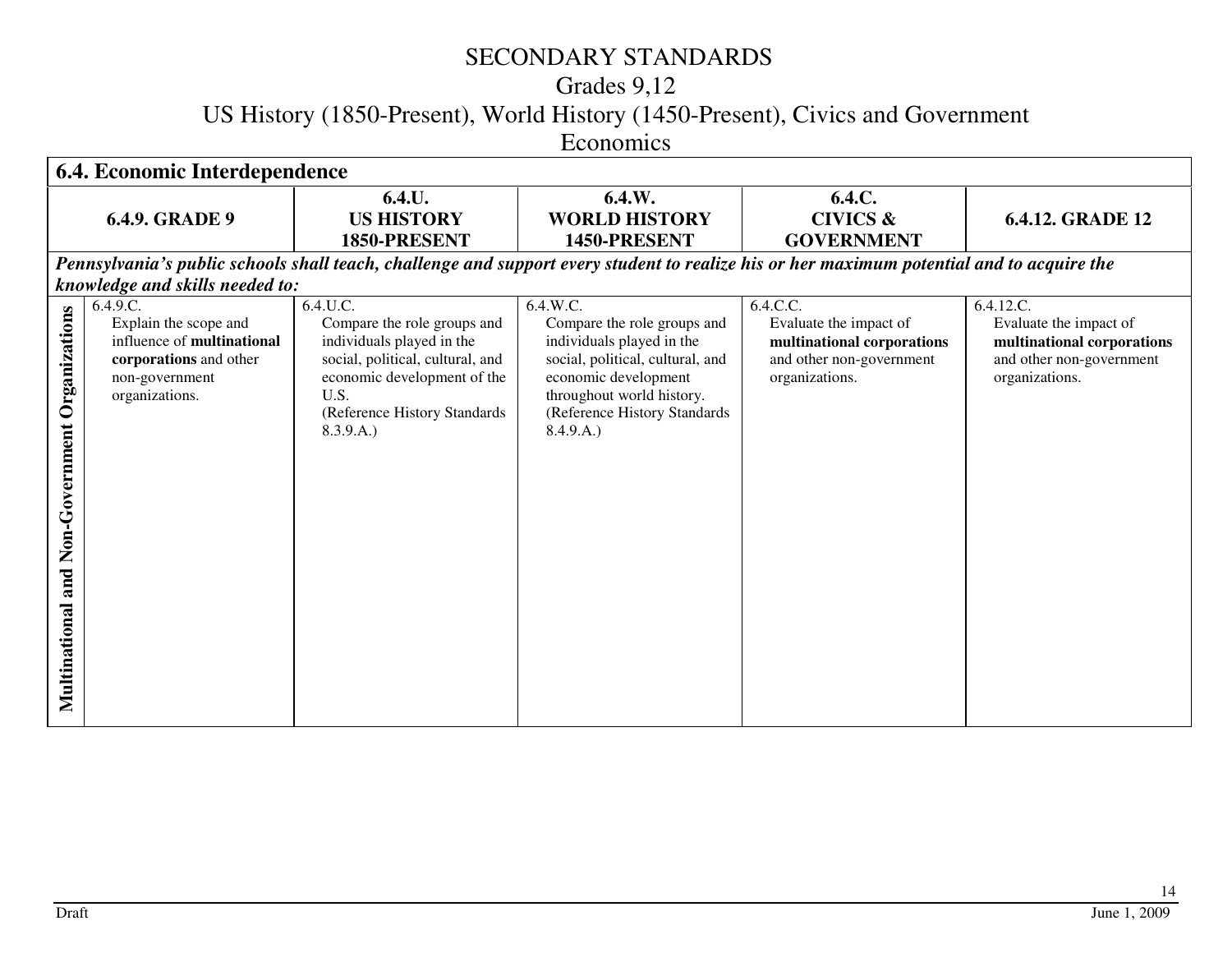## Grades 9,12

US History (1850-Present), World History (1450-Present), Civics and Government

Economics

| 6.4. Economic Interdependence |                                                                                                                                                               |                                                                                                                                                            |                                                                                                                                                            |                                                    |                                                                                                                                                                                   |
|-------------------------------|---------------------------------------------------------------------------------------------------------------------------------------------------------------|------------------------------------------------------------------------------------------------------------------------------------------------------------|------------------------------------------------------------------------------------------------------------------------------------------------------------|----------------------------------------------------|-----------------------------------------------------------------------------------------------------------------------------------------------------------------------------------|
|                               | <b>6.4.9. GRADE 9</b>                                                                                                                                         | 6.4.L.<br><b>US HISTORY</b><br>1850-PRESENT                                                                                                                | 6.4.W.<br><b>WORLD HISTORY</b><br>1450-PRESENT                                                                                                             | 6.4.C.<br><b>CIVICS &amp;</b><br><b>GOVERNMENT</b> | <b>6.4.12. GRADE 12</b>                                                                                                                                                           |
|                               |                                                                                                                                                               |                                                                                                                                                            | Pennsylvania's public schools shall teach, challenge and support every student to realize his or her maximum potential and to acquire the                  |                                                    |                                                                                                                                                                                   |
|                               | knowledge and skills needed to:                                                                                                                               |                                                                                                                                                            |                                                                                                                                                            |                                                    |                                                                                                                                                                                   |
| Interdependence<br>Economic   | 6.4.9.D.<br>Explain how the level of<br>development of<br>transportation,<br>communication networks,<br>and technology affect<br>economic<br>interdependence. | 6.4.U.D.<br>Explain how the level of<br>development of<br>transportation,<br>communication networks,<br>and technology affect<br>economic interdependence. | 6.4.W.D.<br>Explain how the level of<br>development of<br>transportation,<br>communication networks,<br>and technology affect<br>economic interdependence. | 6.4.C.D.<br>Intentionally blank                    | 6.4.12.D.<br>Analyze how changes in<br>transportation,<br>communication networks, and<br>technology affect economic<br>interdependence around the<br>world in the $21st$ century. |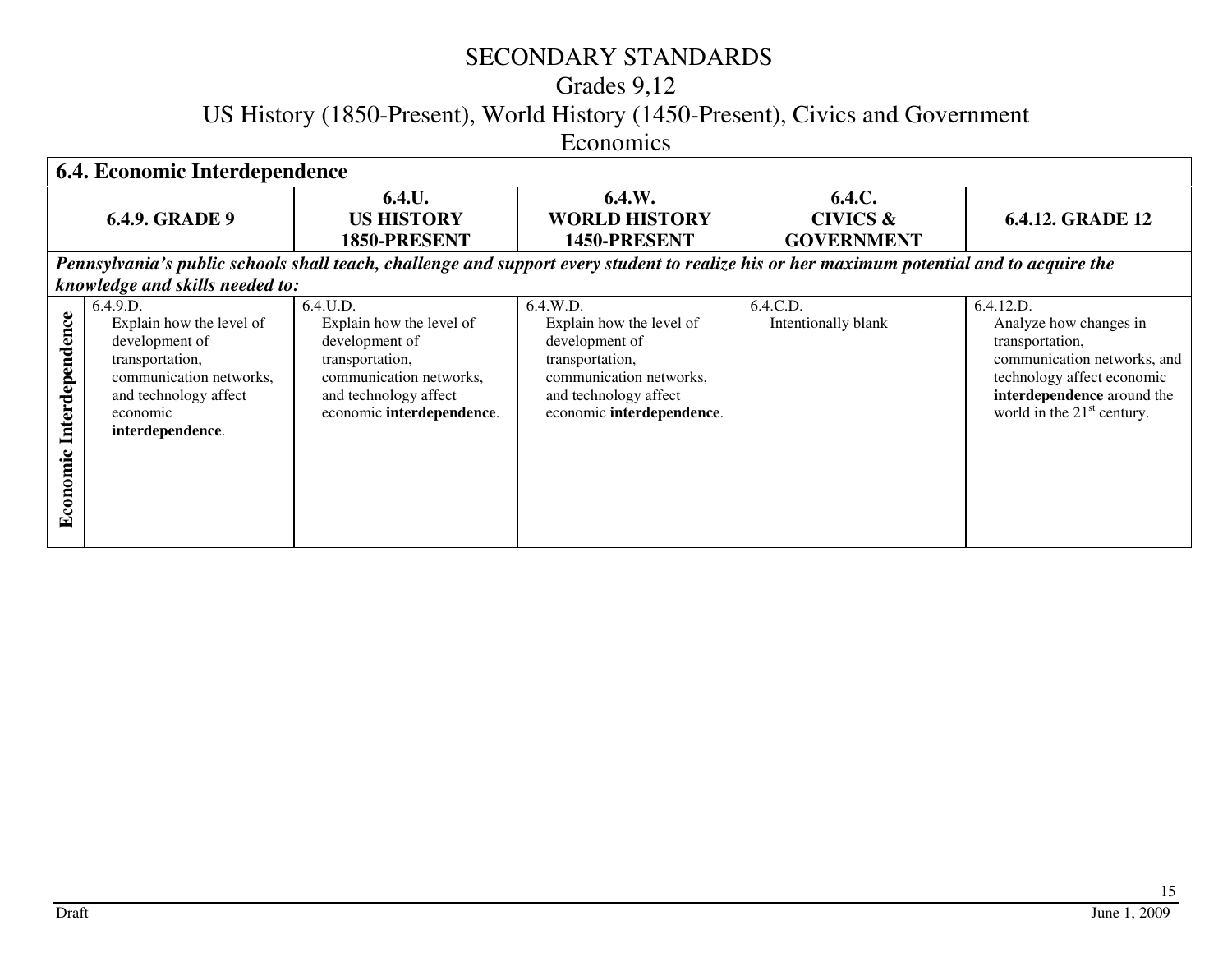## Grades 9,12

US History (1850-Present), World History (1450-Present), Civics and Government

Economics

| 6.5. Income, Profit, and Wealth  |                                                                                                                                        |                                                                                                                                                                                              |                                                |                                                    |                                                                                                                             |
|----------------------------------|----------------------------------------------------------------------------------------------------------------------------------------|----------------------------------------------------------------------------------------------------------------------------------------------------------------------------------------------|------------------------------------------------|----------------------------------------------------|-----------------------------------------------------------------------------------------------------------------------------|
|                                  | <b>6.5.9. GRADE 9</b>                                                                                                                  | 6.5.L.<br><b>US HISTORY</b><br>1850-PRESENT                                                                                                                                                  | 6.5.W.<br><b>WORLD HISTORY</b><br>1450-PRESENT | 6.5.C.<br><b>CIVICS &amp;</b><br><b>GOVERNMENT</b> | <b>6.5.12. GRADE 12</b>                                                                                                     |
|                                  |                                                                                                                                        | Pennsylvania's public schools shall teach, challenge and support every student to realize his or her maximum potential and to acquire the                                                    |                                                |                                                    |                                                                                                                             |
|                                  | knowledge and skills needed to:                                                                                                        |                                                                                                                                                                                              |                                                |                                                    |                                                                                                                             |
| <b>Factors Influencing Wages</b> | 6.5.9.A.<br>Define wages and explain<br>how wages are determined<br>in terms of supply and<br>demand.                                  | 6.5.U.A.<br><b>Intentionally Blank</b>                                                                                                                                                       | 6.5.W.A.<br><b>Intentionally Blank</b>         | 6.5.C.A.<br><b>Intentionally Blank</b>             | 6.5.12.A.<br>Analyze the factors<br>influencing wages.                                                                      |
| <b>Labor Productivity</b>        | 6.5.9.B.<br>Describe how productivity<br>is measured and identify<br>ways in which a person can<br>improve his or her<br>productivity. | 6.5.U.B.<br>Compare the role groups and<br>individuals played in the<br>social, political, cultural, and<br>economic development of the<br>U.S.<br>(Reference History Standards<br>8.3.9.A.) | 6.5.W.B.<br><b>Intentionally Blank</b>         | 6.5.C.B.<br><b>Intentionally Blank</b>             | 6.5.12.B.<br>Evaluate how changes in<br>education, incentives,<br>technology, and capital<br>investment alter productivity. |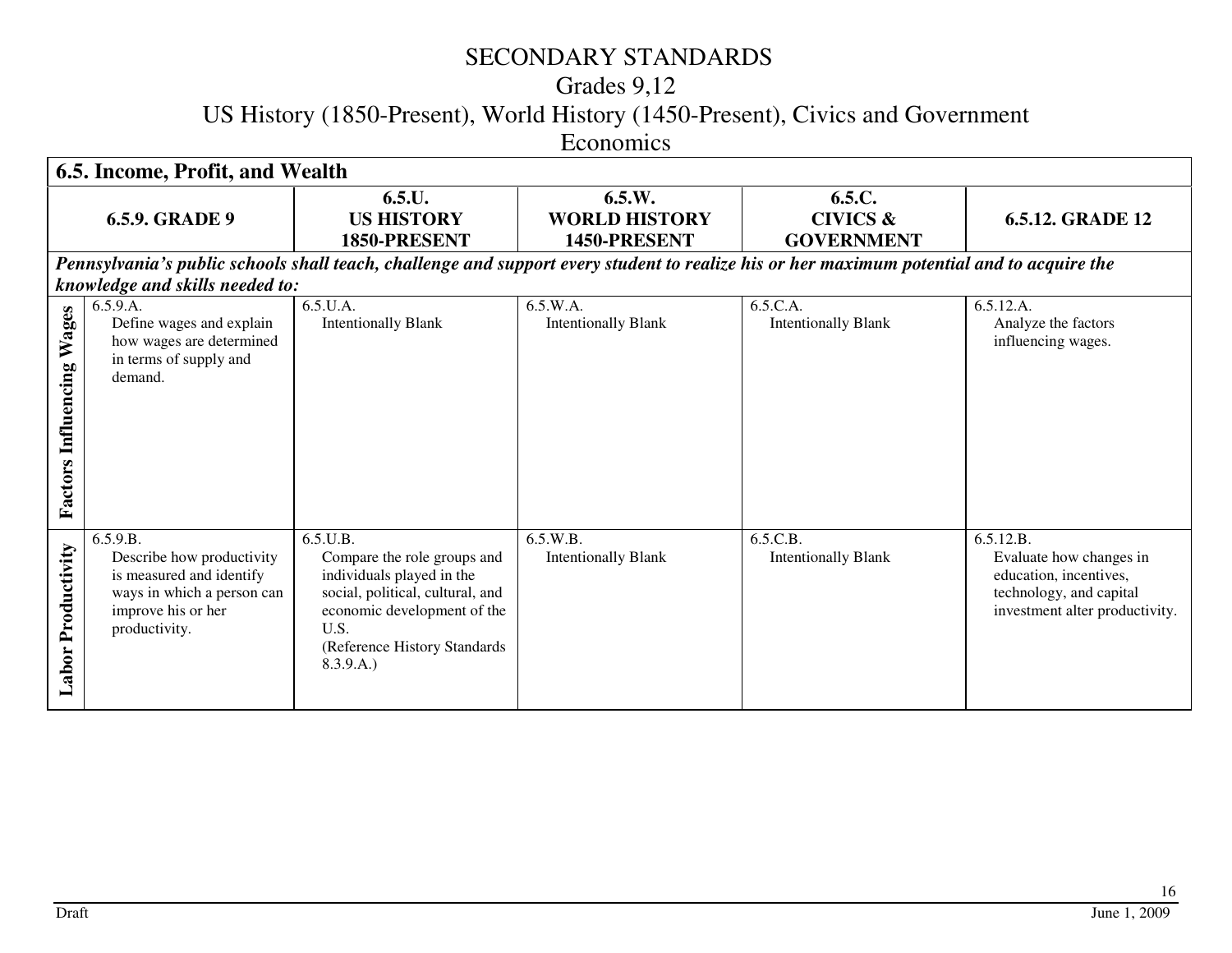## Grades 9,12

US History (1850-Present), World History (1450-Present), Civics and Government

Economics

| 6.5. Income, Profit, and Wealth |                                                                                                                                    |                                                                                                                                           |                                                               |                                                    |                                                                                                                                         |
|---------------------------------|------------------------------------------------------------------------------------------------------------------------------------|-------------------------------------------------------------------------------------------------------------------------------------------|---------------------------------------------------------------|----------------------------------------------------|-----------------------------------------------------------------------------------------------------------------------------------------|
| <b>6.5.9. GRADE 9</b>           |                                                                                                                                    | 6.5.L.<br><b>US HISTORY</b><br>1850-PRESENT                                                                                               | 6.5.W.<br><b>WORLD HISTORY</b><br>1450-PRESENT                | 6.5.C.<br><b>CIVICS &amp;</b><br><b>GOVERNMENT</b> | 6.5.12. GRADE 12                                                                                                                        |
|                                 | knowledge and skills needed to:                                                                                                    | Pennsylvania's public schools shall teach, challenge and support every student to realize his or her maximum potential and to acquire the |                                                               |                                                    |                                                                                                                                         |
| Types of Businesses             | $6.5.9.\overline{C}$ .<br>Identify and explain the<br>characteristics of sole<br>proprietorship, partnership,<br>and corporation.  | 6.5.U.C.<br><b>Intentionally Blank</b>                                                                                                    | 6.5.W.C.<br><b>Intentionally Blank</b>                        | 6.5.C.C.<br><b>Intentionally Blank</b>             | 6.5.12.C.<br>Analyze the costs and<br>benefits of organizing a<br>business as a sole<br>proprietorship, partnership, or<br>corporation. |
| Losses<br>Profits and           | 6.5.9.D.<br>Analyze how risks<br>influence business<br>decision-making.                                                            | 6.5.U.D.<br><b>Intentionally Blank</b>                                                                                                    | 6.5.W.D.<br><b>Intentionally Blank</b>                        | 6.5.C.D.<br><b>Intentionally Blank</b>             | 6.5.12.D.<br>Analyze the role of profits<br>and losses in the allocation of<br>resources in a market<br>economy.                        |
| Distribution of Wealth          | 6.5.9.E.<br>Define wealth and describe<br>its distribution within and<br>among the political<br>divisions of the United<br>States. | 6.5.U.E.<br>Define wealth and describe<br>its distribution within and<br>among the political divisions<br>of the United States.           | 6.5.W.E.<br>Compare distribution of<br>wealth across nations. | 6.5.C.E.<br><b>Intentionally Blank</b>             | 6.5.12.E.<br>Compare distribution of<br>wealth across nations.                                                                          |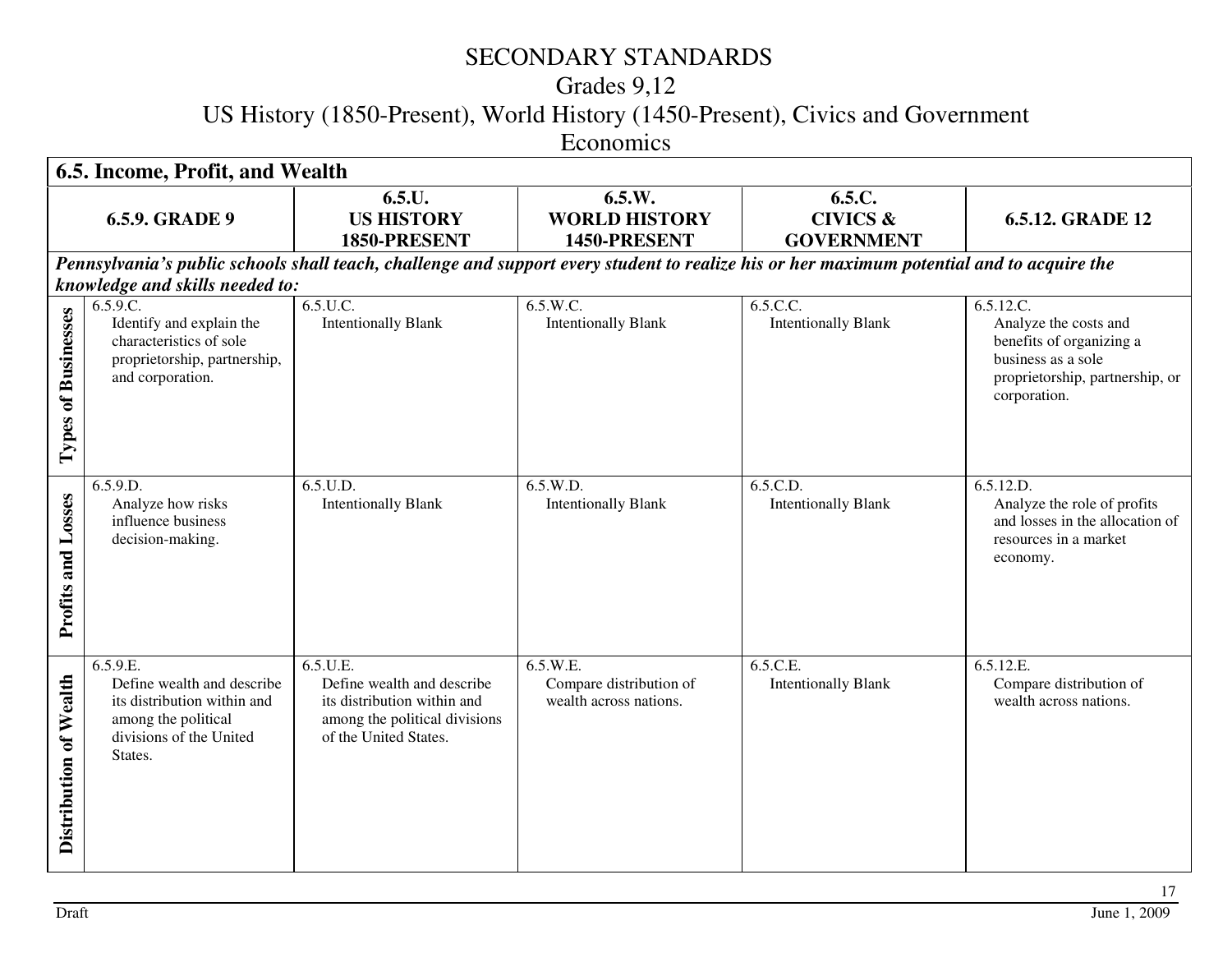## Grades 9,12

US History (1850-Present), World History (1450-Present), Civics and Government

Economics

| 6.5. Income, Profit, and Wealth        |                                                                                                                                                                            |                                                                                                                                           |                                                |                                                                                                                                           |                                                                                                          |
|----------------------------------------|----------------------------------------------------------------------------------------------------------------------------------------------------------------------------|-------------------------------------------------------------------------------------------------------------------------------------------|------------------------------------------------|-------------------------------------------------------------------------------------------------------------------------------------------|----------------------------------------------------------------------------------------------------------|
| <b>6.5.9. GRADE 9</b>                  |                                                                                                                                                                            | 6.5.L.<br><b>US HISTORY</b><br>1850-PRESENT                                                                                               | 6.5.W.<br><b>WORLD HISTORY</b><br>1450-PRESENT | 6.5.C.<br><b>CIVICS &amp;</b><br><b>GOVERNMENT</b>                                                                                        | <b>6.5.12. GRADE 12</b>                                                                                  |
|                                        | knowledge and skills needed to:                                                                                                                                            |                                                                                                                                           |                                                | Pennsylvania's public schools shall teach, challenge and support every student to realize his or her maximum potential and to acquire the |                                                                                                          |
| Entrepreneurship                       | $6.5.\overline{9.F.}$<br>Examine leading<br>entrepreneurs in<br>Pennsylvania and the<br>United States in terms of<br>the risks they took and the<br>rewards they received. | 6.5.U.F.<br>Examine leading<br>entrepreneurs in the United<br>States in terms of the risks<br>they took and the rewards<br>they received. | 6.5.W.F.<br><b>Intentionally Blank</b>         | 6.5.C.F.<br><b>Intentionally Blank</b>                                                                                                    | 6.5.12.F.<br>Assess the impact of<br>entrepreneurs on the<br>economy.                                    |
| Saving<br><b>Costs and Benefits of</b> | 6.5.9.G.<br>Compare and contrast the<br>various financial tools<br>available to savers.                                                                                    | 6.5.U.G.<br><b>Intentionally Blank</b>                                                                                                    | 6.5.W.G.<br><b>Intentionally Blank</b>         | 6.5.C.G.<br><b>Intentionally Blank</b>                                                                                                    | 6.5.12.G.<br>Analyze the risks and returns<br>of various investments.                                    |
| <b>Interest Rates</b>                  | 6.5.9.H.<br>Explain the impact of<br>higher or lower interest<br>rates for savers, borrowers,<br>consumers, and producers.                                                 | 6.5.U.H.<br><b>Intentionally Blank</b>                                                                                                    | 6.5.W.H.<br><b>Intentionally Blank</b>         | 6.5.C.H.<br><b>Intentionally Blank</b>                                                                                                    | 6.5.12.H.<br>Evaluate benefits and costs of<br>changes in interest rates for<br>individuals and society. |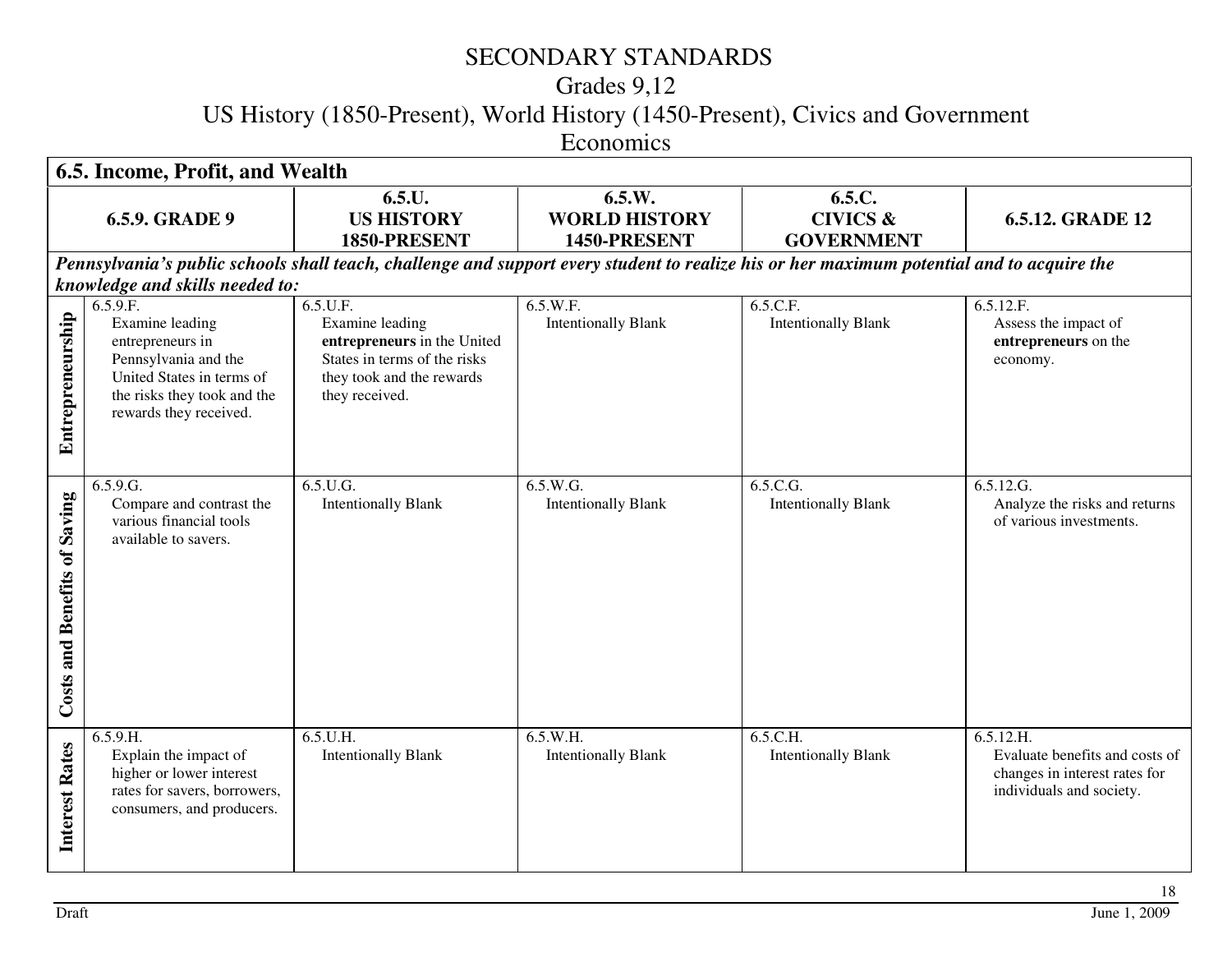#### **XVIII. GLOSSARY**

| <b>Capital Resources:</b>     | The physical equipment used in the production of goods and services.                                                                                                                                                                                |  |  |
|-------------------------------|-----------------------------------------------------------------------------------------------------------------------------------------------------------------------------------------------------------------------------------------------------|--|--|
| <b>Comparative Advantage:</b> | Economic theory that a country/individual should sell goods and services which it can produce at relatively<br>lower costs and buy goods and services which it can produce at relatively higher costs.                                              |  |  |
| <b>Competition:</b>           | The rivalry among people and/or business firms for resources and/or consumers.                                                                                                                                                                      |  |  |
| <b>Consumer:</b>              | One who buys or rents goods or services and uses them.                                                                                                                                                                                              |  |  |
| Corporation:                  | A business firm that is owned by stockholders and is a legal entity with rights to buy, sell, and make contracts.<br>Its chief advantage is that each owner's liability is limited to the amount of money he or she has invested in the<br>company. |  |  |
| Cost:                         | What is given up when a choice is made; monetary and/or non monetary.                                                                                                                                                                               |  |  |
| Demand:                       | The different quantities of a resource, good, or service that potential buyers are willing and able to purchase at<br>various prices during a specific time period.                                                                                 |  |  |
| <b>Depression:</b>            | A severe recession in terms of magnitude and/or length.                                                                                                                                                                                             |  |  |
| <b>Division of Labor:</b>     | A method of organizing production whereby each worker specializes in part of the productive process.                                                                                                                                                |  |  |
| <b>Economic Systems:</b>      | The way societies organize to determine what goods and services should be produced, how goods and services<br>should be produced and who will consume goods and services. Examples include traditional, command and<br>market.                      |  |  |
| <b>Economics:</b>             | The study of the behavior of individuals and institutions engaged in the production, distribution and<br>consumption of goods and services.                                                                                                         |  |  |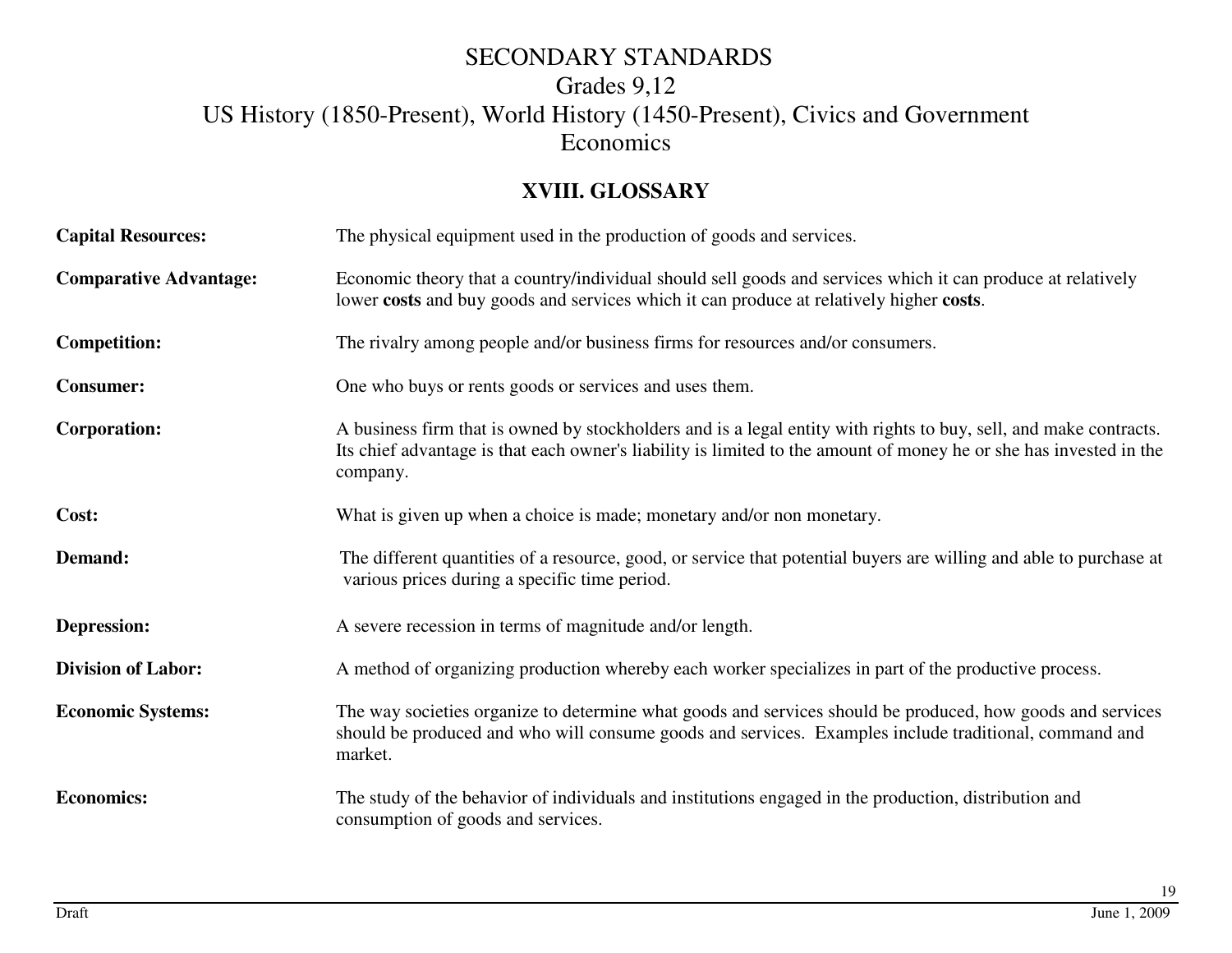| <b>Entrepreneur:</b>                  | One who organizes, manages, and assumes the risks of a business or enterprise.                                                                                                                                                   |  |  |
|---------------------------------------|----------------------------------------------------------------------------------------------------------------------------------------------------------------------------------------------------------------------------------|--|--|
| <b>Equilibrium Price:</b>             | The outlay at which quantity demanded equals quantity supplied; market clearing price.                                                                                                                                           |  |  |
| Goods:                                | Objects that can satisfy people's wants.                                                                                                                                                                                         |  |  |
| <b>Incentives:</b>                    | Factors that motivate or influence human behavior.                                                                                                                                                                               |  |  |
| Interdependence:                      | Ideas, goods and services in one area affect decisions and events in other areas reducing self-sufficiency.                                                                                                                      |  |  |
| <b>Market:</b>                        | A place or process through which goods and services are exchanged.                                                                                                                                                               |  |  |
| <b>Multinational Corporations:</b>    | Corporations that produce goods or services in many countries as well as engage in international trade.                                                                                                                          |  |  |
| <b>Opportunity Cost:</b>              | The highest valued alternative given up when a decision is made.                                                                                                                                                                 |  |  |
| Price:                                | The amount people pay in exchange for a particular good or service.                                                                                                                                                              |  |  |
| <b>Private Economic Institutions:</b> | Non-government organizations that participate in economic activities (ex. banks, labor unions, businesses, etc.)                                                                                                                 |  |  |
| <b>Producer:</b>                      | One who makes goods or services.                                                                                                                                                                                                 |  |  |
| <b>Public Goods:</b>                  | Goods and services provided by the government rather than by the private sector. Goods and services that more<br>than one person can use without necessarily preventing others from using them.                                  |  |  |
| <b>Recession:</b>                     | A contraction in National production that lasts six months or longer. A recession might be marked by job<br>layoffs and high unemployment, stagnant wages, reductions in retail sales and slowing of housing and car<br>markets. |  |  |
| <b>Resources:</b>                     | Inputs used to produce goods and services; categories include natural, human and capital.                                                                                                                                        |  |  |
| <b>Scarcity:</b>                      | An economic condition that exists when demand is greater than supply.                                                                                                                                                            |  |  |